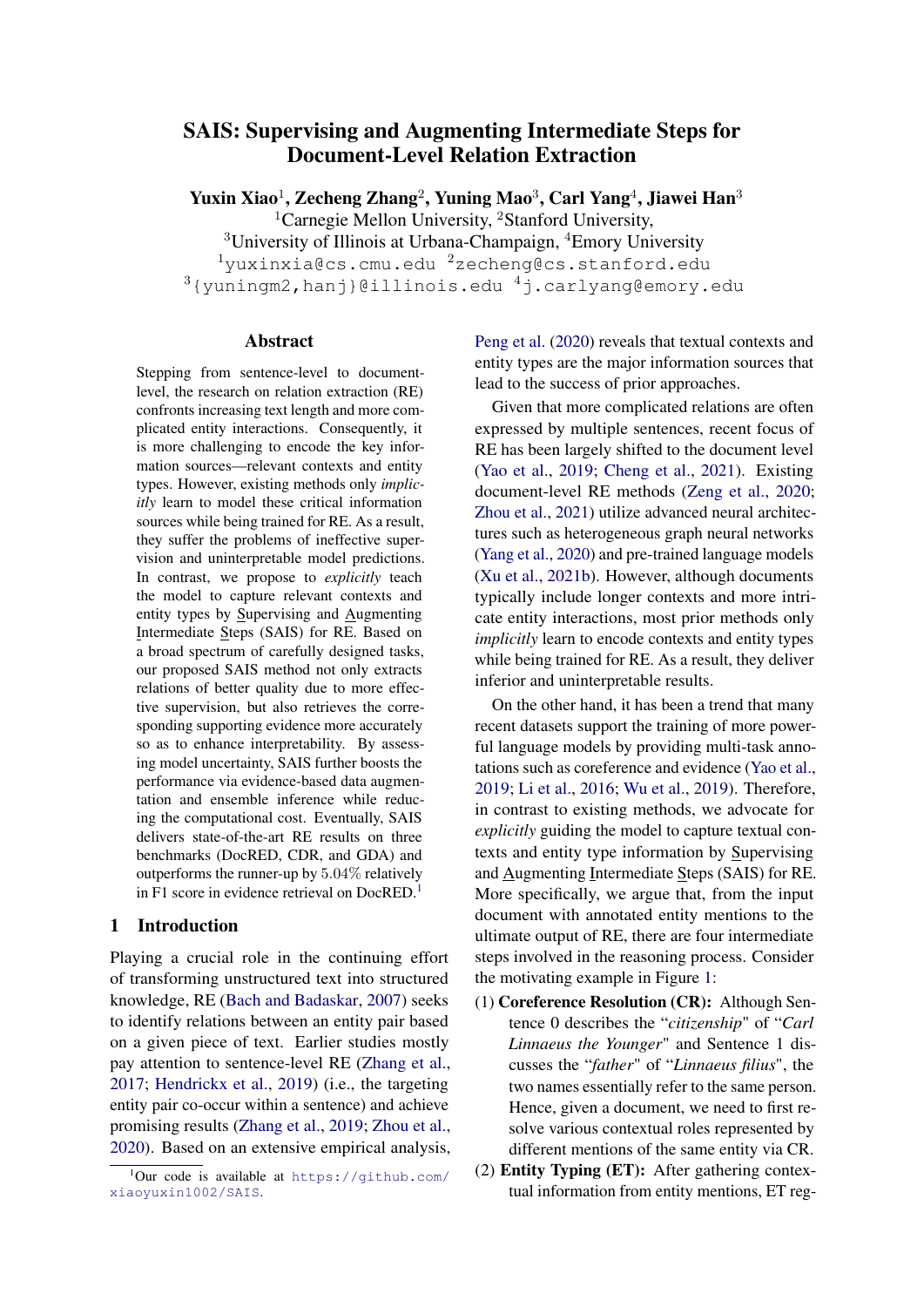<span id="page-1-0"></span>

Figure 1: Motivating example adapted from DocRED. From the input document with annotated entity mentions to the RE output, there are four intermediate steps involved in the reasoning process. These steps are complementary to RE, in the sense that CR, PER, and FER capture textual contexts while ET preserves entity type information.

ularizes entity representations with the corresponding type information (e.g., Entity A, "*Linnaeus filius*", is of type "*PER*" (person)). Within an entity pair, the type information of the head and tail entities can be used to filter out impossible relations, as the relation "*year\_of\_birth*" can never appear between two entities of type "*PER*", for instance.

(3) Pooled and (4) Fine-grained Evidence Retrieval (PER and FER): A unique task for locating the relevant contexts within a document for an entity pair with any valid relation is to retrieve the evidence sentences supporting the relation. Nonetheless, some entity pairs may not express valid relations within the given document (e.g., Entities D and B in the example). Meanwhile some entity pairs possess multiple relations (e.g., Entity A is both "*educated\_at*" and an "*employee*" of Entity D), each with a different evidence set. Therefore, we use PER to distinguish entity pairs with and without valid supporting sentences and FER to output more interpretable evidence unique to each valid relation of an entity pair.

In this way, the four intermediate steps are *complementary* to RE, in the sense that CR, PER, and FER capture textual contexts while ET preserves entity type information. Consequently, by explicitly supervising the model's outputs in these intermediate steps via carefully designed tasks, we extract relations of improved quality.

In addition, based on the predicted evidence, we filtrate relevant contexts by augmenting specific intermediate steps with pseudo documents or attention masks. By assessing model confidence, we apply these two kinds of evidence-based data augmentation together with ensemble inference, only when the model is *uncertain* about its original predictions. Eventually, we further boost the performance with negligible computational cost.

Altogether, our SAIS method achieves state-ofthe-art RE performance on three benchmarks (DocRED [\(Yao et al.,](#page-10-3) [2019\)](#page-10-3), CDR [\(Li et al.,](#page-9-2) [2016\)](#page-9-2), and GDA [\(Wu et al.,](#page-9-3) [2019\)](#page-9-3)) due to more effective supervision and enhances interpretability by improving the evidence retrieval (ER) F1 score on DocRED by 5.04% relatively compared to the runner-up.

## 2 Background

#### 2.1 Problem Formulation

Consider a document d containing sentences  $S_d$  =  ${s_i}_{i=1}^{|S_d|}$  and entities  $\mathcal{E}_d = {e_i}_{i=1}^{|{\mathcal{E}_d}|}$  where each entity e is assigned an entity type  $c \in C$  and appears at least once in d by its mentions  $\mathcal{M}_e$  =  ${m_i}_{i=1}^{|M_e|}$ . For a pair of head and tail entities  $(e_h, e_t)$ , document-level RE aims to predict if any relation  $r \in \mathcal{R}$  exists between them, based on whether r is expressed by some pair of  $e_h$ 's and  $e_t$ 's mentions in d. Here, C and R are pre-defined sets of entity and relation types, respectively. Moreover, for  $(e_h, e_t)$  and each of their valid relations  $r \in \mathcal{R}_{h,t}$ , ER aims to identify the subset  $\mathcal{V}_{h,t,r}$  of  $S_d$  that is sufficient to express the triplet  $(e_h, e_t, r)$ .

## 2.2 Related Work

Early research efforts on RE [\(Bach and Badaskar,](#page-8-0) [2007;](#page-8-0) [Pawar et al.,](#page-9-4) [2017\)](#page-9-4) center around predicting relations for entity pairs at the sentence level [\(Zhang et al.,](#page-10-0) [2017;](#page-10-0) [Hendrickx et al.,](#page-9-0) [2019\)](#page-9-0). Many pattern-based [\(Califf and Mooney,](#page-8-2) [1999;](#page-8-2) [Qu et al.,](#page-9-5) [2018;](#page-9-5) [Zhou et al.,](#page-10-2) [2020\)](#page-10-2) and neural network-based [\(Cai et al.,](#page-8-3) [2016;](#page-8-3) [Feng et al.,](#page-9-6) [2018;](#page-9-6) [Zhang et al.,](#page-10-1) [2019\)](#page-10-1) models have shown impressive results. A recent study [\(Peng et al.,](#page-9-1) [2020\)](#page-9-1) attributes the success of these models to their ability to capture textual contexts and entity type information.

Nevertheless, since more complicated relations can only be expressed by multiple sentences, there has been a shift of focus lately towards documentlevel RE [\(Yao et al.,](#page-10-3) [2019;](#page-10-3) [Li et al.,](#page-9-2) [2016;](#page-9-2) [Cheng](#page-8-1)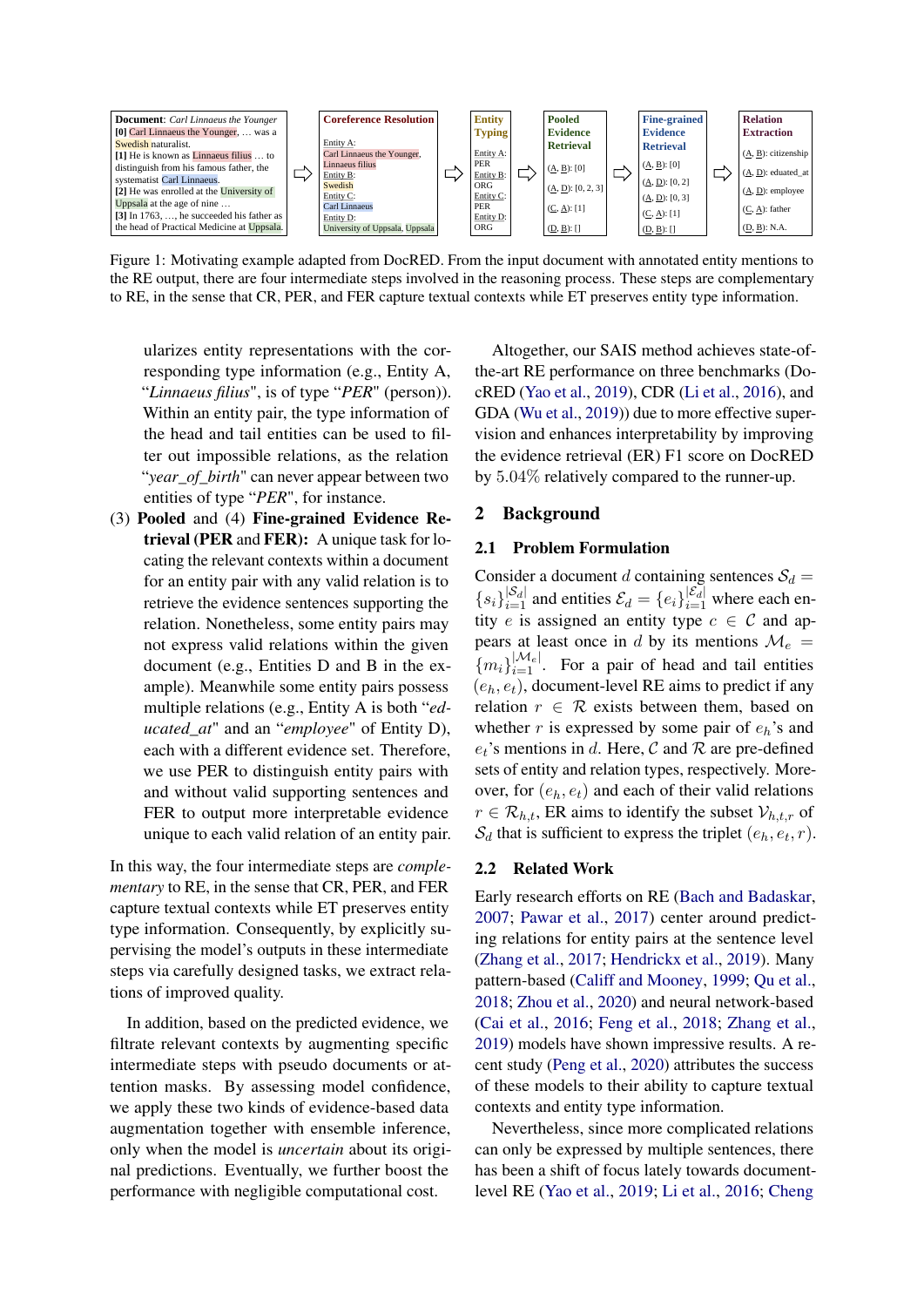[et al.,](#page-8-1) [2021;](#page-8-1) [Wu et al.,](#page-9-3) [2019\)](#page-9-3). According to how an approach models contexts, there are two general trends within the domain. Graph-based approaches [\(Nan et al.,](#page-9-7) [2020;](#page-9-7) [Wang et al.,](#page-9-8) [2020;](#page-9-8) [Zeng](#page-10-4) [et al.,](#page-10-4) [2020;](#page-10-4) [Li et al.,](#page-9-9) [2020;](#page-9-9) [Zeng et al.,](#page-10-8) [2021;](#page-10-8) [Xu](#page-10-9) [et al.,](#page-10-9) [2021c,](#page-10-9)[d;](#page-10-10) [Sahu et al.,](#page-9-10) [2019;](#page-9-10) [Guo et al.,](#page-9-11) [2019\)](#page-9-11) typically infuse contexts into heuristic-based document graphs and perform multi-hop reasoning via advanced neural techniques. Transformer-based approaches [\(Wang et al.,](#page-9-12) [2019;](#page-9-12) [Tang et al.,](#page-9-13) [2020;](#page-9-13) [Huang et al.,](#page-9-14) [2020;](#page-9-14) [Xu et al.,](#page-10-11) [2021a;](#page-10-11) [Zhou et al.,](#page-10-5) [2021;](#page-10-5) [Zhang et al.,](#page-10-12) [2021;](#page-10-12) [Xie et al.,](#page-10-13) [2022;](#page-10-13) [Ye et al.,](#page-10-14) [2020\)](#page-10-14) leverage the strength of pre-trained language models [\(Devlin et al.,](#page-8-4) [2019;](#page-8-4) [Liu et al.,](#page-9-15) [2019\)](#page-9-15) to encode long-range contextual dependencies. However, most prior methods only implicitly learn to capture contexts while being trained for RE. Consequently, they experience ineffective supervision and uninterpretable model predictions.

On the contrary, we propose to explicitly teach the model to capture textual contexts and entity type information via a broad spectrum of carefully designed tasks. Furthermore, we boost the RE performance by ensembling the results of evidenceaugmented inputs. Compared to EIDER [\(Xie et al.,](#page-10-13) [2022\)](#page-10-13), we leverage the more precise and interpretable FER for retrieving evidence and present two different kinds of evidence-based data augmentation. We also save the computational cost by applying ensemble learning only to the uncertain subset of relation triplets. As a result, our SAIS method not only enhances the RE performance due to more effective supervision, but also retrieves more accurate evidence for better interpretability.

#### <span id="page-2-2"></span>3 Supervising Intermediate Steps

This section describes the tasks that explicitly supervise the model's outputs in the four intermediate steps. Together they complement the quality of RE.

#### 3.1 Document Encoding

Given the promising performance of pre-trained language models (PLM) in various downstream tasks, we resort to PLM for encoding the document. More specifically, for a document  $d$ , we insert a classifier token "[CLS]" and a separator token "[SEP]" at the start and end of each sentence  $s \in S_d$ , respectively. Each mention  $m \in \mathcal{M}_d$  is wrapped with a pair of entity markers "\*" [\(Zhang](#page-10-0) [et al.,](#page-10-0) [2017\)](#page-10-0) to indicate the position of entity mentions. Then we feed the document, with alternating

segment token indices for each sentence [\(Liu and](#page-9-16) [Lapata,](#page-9-16) [2019\)](#page-9-16), into a PLM:

<span id="page-2-0"></span>
$$
\mathbf{H}, \mathbf{A} = \text{PLM}(d),\tag{1}
$$

to obtain the token embeddings  $\mathbf{H} \in \mathbb{R}^{N_d \times H}$  and the cross-token attention  $\mathbf{A} \in \mathbb{R}^{N_d \times N_d}$ . **A** is the average of the attention heads in the last transformer layer [\(Vaswani et al.,](#page-9-17) [2017\)](#page-9-17) of the PLM.  $N_d$  is the number of tokens in d, and H is the embedding dimension of the PLM. We take the embedding of "\*" or "[CLS]" before each mention or sentence as the corresponding mention or sentence embedding, respectively.

## <span id="page-2-1"></span>3.2 Coreference Resolution (CR)

As a case study, it is reported by [Yao et al.](#page-10-3) [\(2019\)](#page-10-3) that around 17.6% of relation instances in DocRED require coreference reasoning. Hence, after encoding the document, we resolve the repeated contextual mentions to an entity via CR. In particular, consider a pair of mentions  $(m_i, m_j)$ , we determine the probability of whether  $m_i$  and  $m_j$  refer to the same entity by passing their corresponding embeddings  $m_i$  and  $m_j$  through a group bilinear layer [\(Zheng](#page-10-15) [et al.,](#page-10-15) [2019\)](#page-10-15). The layer splits the embeddings into K equal-sized groups  $([\mathbf{m}_i^1, \dots, \mathbf{m}_i^K] = \mathbf{m}_i$ , similar for  $m_j$ ) and applies bilinear with parameter  $\mathbf{W}_m^k \in \mathbb{R}^{\tilde{H}/K \times H/\tilde{K}}$  within each group:

$$
\mathbb{P}_{i,j}^{\text{CR}} = \sigma \left( \sum_{k=1}^{K} \mathbf{m}_i^{k\top} \mathbf{W}_m^k \mathbf{m}_j^k + b_m \right), \quad (2)
$$

where  $b_m \in \mathbb{R}$  and  $\sigma$  is the sigmoid function.

Since most mention pairs refer to distinct entities (each entity has only 1.34 mentions on average in DocRED), we adopt the focal loss [\(Lin et al.,](#page-9-18) [2017\)](#page-9-18) on top of the binary cross-entropy to mitigate this extreme class imbalance:

$$
\ell_d^{\text{CR}} = -\sum_{m_i \in \mathcal{M}_d} \sum_{m_j \in \mathcal{M}_d} \left( y_{i,j}^{\text{CR}} (1 - \mathbb{P}_{i,j}^{\text{CR}})^{\gamma^{\text{CR}}} \log \mathbb{P}_{i,j}^{\text{CR}}
$$

$$
+ (1 - y_{i,j}^{\text{CR}}) (\mathbb{P}_{i,j}^{\text{CR}})^{\gamma^{\text{CR}}} \log (1 - \mathbb{P}_{i,j}^{\text{CR}}) \right) w_{i,j}^{\text{CR}}, \quad (3)
$$

where  $y_{i,j}^{\text{CR}} = 1$  if  $m_i$  and  $m_j$  refer to the same entity, and 0 otherwise. Class weight  $w_{i,j}^{\text{CR}}$  is inversely proportional to the frequency of  $y_{i,j}^{\text{CR}}$ , and  $\gamma^{\text{CR}}$  is a hyperparameter.

### 3.3 Entity Typing (ET)

In a pair of entities, the type information can be used to filter out impossible relations. Therefore,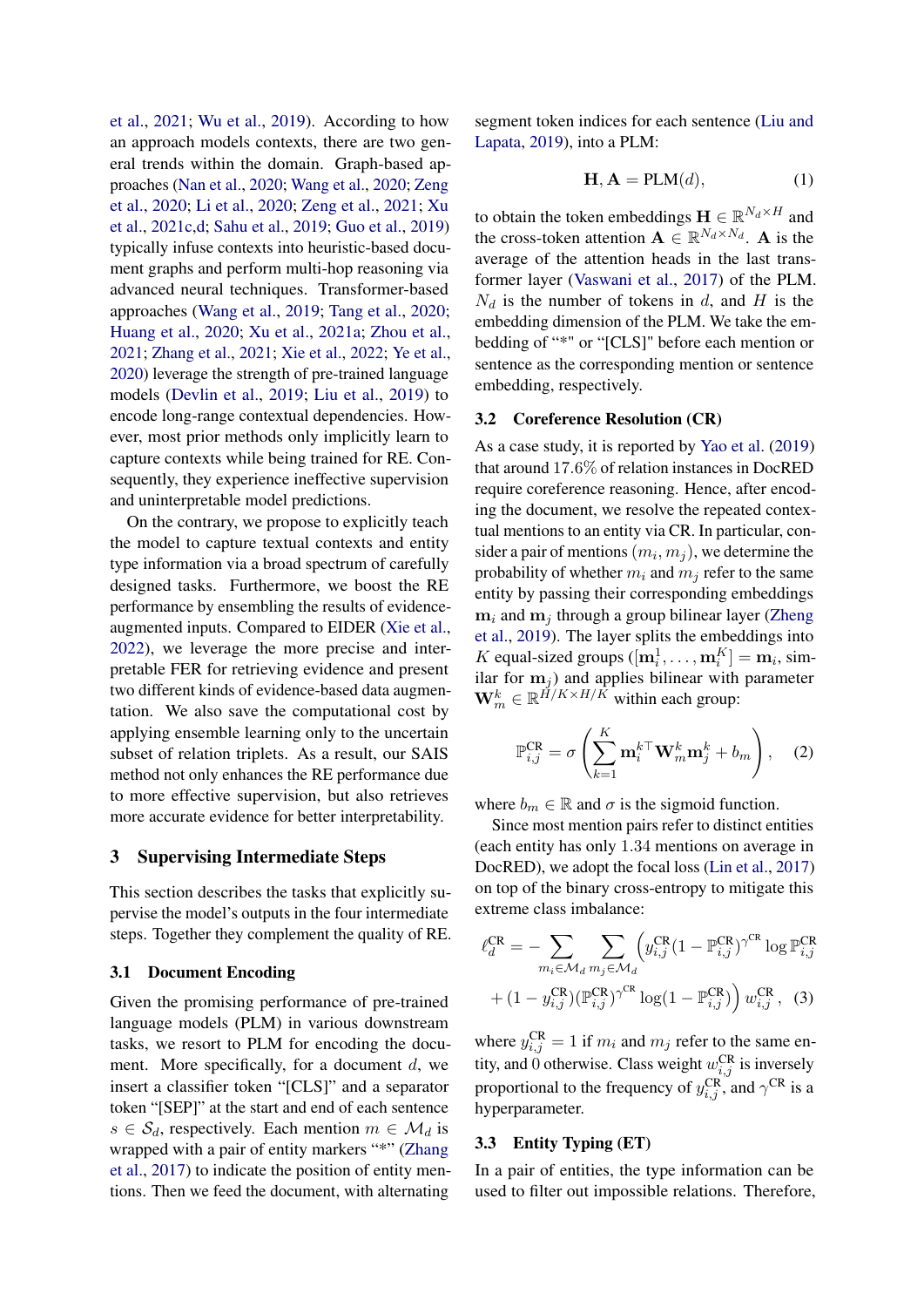we regularize entity embeddings via ET. More specifically, we first derive the embedding of an entity e by integrating the embeddings of its mentions  $\mathcal{M}_e$  via logsumexp pooling [\(Jia et al.,](#page-9-19) [2019\)](#page-9-19):  $\mathbf{e} = \log \sum_{m \in \mathcal{M}_e} \exp(\mathbf{m})$ . Since entity e could appear either at the head or tail in an entity pair, we distinguish between the head entity embedding  $e'_h$ and the tail entity embedding  $e'_t$  via two separate linear layers:

$$
\mathbf{e}'_h = \mathbf{W}_{e_h} \mathbf{e} + \mathbf{b}_{e_h}, \ \mathbf{e}'_t = \mathbf{W}_{e_t} \mathbf{e} + \mathbf{b}_{e_t}, \quad (4)
$$

where  $\mathbf{W}_{e_h}, \mathbf{W}_{e_t} \in \mathbb{R}^{H \times H}$  and  $\mathbf{b}_{e_h}, \mathbf{b}_{e_t} \in \mathbb{R}^{H}$ .

However, no matter where  $e$  appears in an entity pair, its head and tail embeddings should always preserve e's type information. Hence, we calculate the probability of which entity type  $e$  belongs to by passing  $\mathbf{e}'_{\nu}$  for  $\nu \in \{h, t\}$  through a linear layer

$$
\mathbb{P}_e^{\text{ET}} = \varsigma(\mathbf{W}_c \tanh(\mathbf{e}'_\nu) + \mathbf{b}_c),\tag{5}
$$

followed by the multi-class cross-entropy loss:

$$
\ell_d^{\text{ET}} = -\sum_{e \in \mathcal{E}_d} \sum_{c \in \mathcal{C}} y_{e,c}^{\text{ET}} \log \mathbb{P}_{e,c}^{\text{ET}},\tag{6}
$$

where  $\mathbf{W}_c \in \mathbb{R}^{|\mathcal{C}| \times H}$ ,  $\mathbf{b}_c \in \mathbb{R}^{|\mathcal{C}|}$ , and  $\varsigma$  is the softmax function.  $y_{e,c}^{\text{ET}} = 1$  if e is of entity type c, and 0 otherwise.

### 3.4 Pooled Evidence Retrieval (PER)

To further capture textual contexts, we explicitly guide the attention in the PLM to the supporting sentences of each entity pair via PER. That is, we want to identify the pooled evidence set  $V_{h,t} = \bigcup_{r \in \mathcal{R}_{h,t}} V_{h,t,r}$  in d that is important to an entity pair  $(e_h, e_t)$ , regardless of the specific relation expressed by a particular sentence  $s \in \mathcal{V}_{h,t}$ . In this case, given  $(e_h, e_t)$ , we first compute a unique context embedding  $c_{h,t}$  based on the cross-token attention from Equation [1:](#page-2-0)

$$
\mathbf{c}_{h,t} = \mathbf{H}^{\top} \frac{\mathbf{A}_h \otimes \mathbf{A}_t}{\mathbf{1}^{\top} (\mathbf{A}_h \otimes \mathbf{A}_t)}.
$$
 (7)

Here,  $\otimes$  is the element-wise product.  $A_h$  is  $e_h$ 's attention to all the tokens in the document (i.e., the average of  $e_h$ 's mention-level attention). Similar for  $A_t$ . Then we measure the probability of whether a sentence  $s \in S_d$  is part of the pooled supporting evidence  $V_{h,t}$  by passing  $(e_h, e_t)$ 's context embedding  $c_{h,t}$  and sentence s' embedding s through a group bilinear layer:

$$
\mathbb{P}_{h,t,s}^{\text{PER}} = \sigma \left( \sum_{k=1}^{K} \mathbf{c}_{h,t}^{k \top} \mathbf{W}_p^k \mathbf{s}^k + b_p \right), \qquad (8)
$$

where  $\mathbf{W}_p^k \in \mathbb{R}^{H/K \times H/K}$  and  $b_p \in \mathbb{R}$ .

Again, we face a severe class imbalance here, since most entity pairs (97.1% in DocRED) do not have valid relations or supporting evidence. As a result, similar to Section [3.2,](#page-2-1) we also use the focal loss with the binary cross-entropy:

$$
\ell_d^{\text{PER}} = -\sum_{e_h \in \mathcal{E}_d} \sum_{e_t \in \mathcal{E}_d} \sum_{s \in \mathcal{S}_d} \left( y_{h,t,s}^{\text{PER}} (1 - \mathbb{P}_{h,t,s}^{\text{PER}})^{\gamma^{\text{PER}}}\right)
$$

$$
\log \mathbb{P}_{h,t,s}^{\text{PER}} + (1 - y_{h,t,s}^{\text{PER}}) (\mathbb{P}_{h,t,s}^{\text{PER}})^{\gamma^{\text{PER}}}
$$

$$
\log(1 - \mathbb{P}_{h,t,s}^{\text{PER}})) w_{h,t,s}^{\text{PER}}, \qquad (9)
$$

where  $y_{h,t,s}^{\text{PER}} = \mathbb{1}\{s \in \mathcal{V}_{h,t}\}\$ , class weight  $w_{h,t,s}^{\text{PER}}$ is inversely proportional to the frequency of  $y_{h,t,s}^{\text{PER}}$ , and  $\gamma$ <sup>PER</sup> is a hyperparameter.

#### <span id="page-3-0"></span>3.5 Fine-grained Evidence Retrieval (FER)

In addition to PER, we would like to further refine  $V_{h,t}$ , since an entity pair could have multiple valid relations and, correspondingly, multiple sets of evidence. As a result, we explicitly train the model to recover contextual evidence unique to a triplet  $(e_h, e_t, r)$  via FER for better interpretability. More specifically, given  $(e_h, e_t, r)$ , we first generate a triplet embedding  $\mathbf{l}_{h,t,r}$  by merging  $\mathbf{e}_h$ ,  $\mathbf{e}_t$ ,  $\mathbf{c}_{h,t}$ , and  $r$ 's relation embedding  $r$  via a linear layer:

$$
\mathbf{l}_{h,t,r} = \tanh(\mathbf{W}_l[\mathbf{e}_h \|\mathbf{e}_t\|\mathbf{c}_{h,t}\|\mathbf{r}] + \mathbf{b}_l), \quad (10)
$$

where  $\mathbf{W}_l \in \mathbb{R}^{H \times 4H}$ ,  $\mathbf{b}_l \in \mathbb{R}^H$ , || represents concatenation, and r is initialized from the embedding matrix of the PLM.

Similarly, we use a group bilinear layer to assess the probability of whether a sentence  $s \in S_d$  is included in the fine-grained evidence set  $V_{h,t,r}$ :

$$
\mathbb{P}_{h,t,r,s}^{\text{FER}} = \sigma \left( \sum_{k=1}^{K} \mathbf{l}_{h,t,r}^{k \top} \mathbf{W}_f^k \mathbf{s}^k + b_f \right), \quad (11)
$$

where  $\mathbf{W}_f^k \in \mathbb{R}^{H/K \times H/K}$  and  $b_f \in \mathbb{R}$ .

Since FER only involves entity pairs with valid relations, the class imbalance is milder here than in PER. Hence, let  $y_{h,t,r,s}^{\text{FER}} = \mathbb{1}\lbrace s \in \mathcal{V}_{h,t,r} \rbrace$ , we deploy the standard binary cross-entropy loss:

$$
\ell_d^{\text{FER}} = -\sum_{e_i \in \mathcal{E}_d} \sum_{e_j \in \mathcal{E}_d} \sum_{r \in \mathcal{R}_{h,t}} \sum_{s \in \mathcal{S}_d} (y_{h,t,r,s}^{\text{FER}} \log \mathbb{P}_{h,t,r,s}^{\text{FER}} + (1 - y_{h,t,r,s}^{\text{FER}}) \log(1 - \mathbb{P}_{h,t,r,s}^{\text{FER}})).
$$
 (12)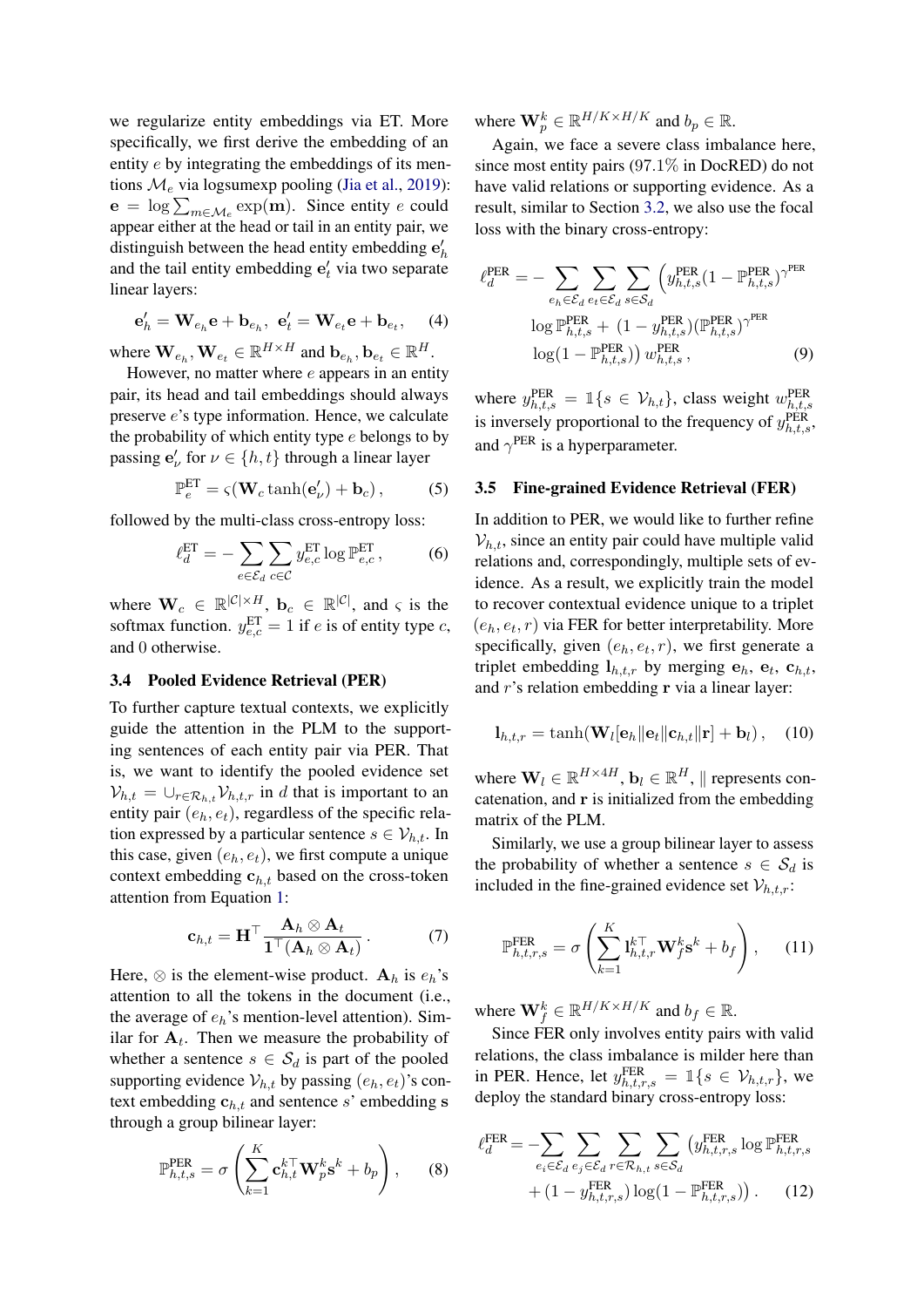#### <span id="page-4-1"></span>3.6 Relation Extraction (RE)

Based on the four complementary tasks introduced above, for an entity pair  $(e_h, e_t)$ , we encode relevant contexts in  $c_{h,t}$  and preserve entity type information in  $e'_{h}$  and  $e'_{t}$ . Ultimately, we acquire the contexts needed by the head and tail entities from  $c_{h,t}$  via two separate linear layers:

$$
\mathbf{c}'_h = \mathbf{W}_{c_h} \mathbf{c}_{h,t} + \mathbf{b}_{c_h}, \mathbf{c}'_t = \mathbf{W}_{c_t} \mathbf{c}_{h,t} + \mathbf{b}_{c_t}, \tag{13}
$$

where  $\mathbf{W}_{c_h}, \mathbf{W}_{c_t} \in \mathbb{R}^{H \times H}$  and  $\mathbf{b}_{c_h}, \mathbf{b}_{c_t} \in \mathbb{R}^{H}$ , and then combine them with the type information to generate the head and tail entity representations:

$$
\mathbf{e}_{h}^{\prime\prime} = \tanh(\mathbf{e}_{h}^{\prime} + \mathbf{c}_{h}^{\prime}), \ \mathbf{e}_{t}^{\prime\prime} = \tanh(\mathbf{e}_{t}^{\prime} + \mathbf{c}_{t}^{\prime}). \tag{14}
$$

Next, a group bilinear layer is utilized to calculate the logit of how likely a relation  $r \in \mathcal{R}$  exists between  $e_h$  and  $e_t$ :

$$
\mathbb{L}_{h,t,r}^{\text{RE}} = \sum_{k=1}^{K} \mathbf{e}_{h}^{\prime\prime k \top} \mathbf{W}_{r}^{k} \mathbf{e}_{t}^{\prime\prime k} + b_{r}, \qquad (15)
$$

where  $\mathbf{W}_r^k \in \mathbb{R}^{H/K \times H/K}$  and  $b_r \in \mathbb{R}$ .

As discussed earlier, only a small portion of entity pairs have valid relations, among which multiple relations could co-exist between a pair. Therefore, to deal with the problem of multi-label imbalanced classification, we follow [Zhou et al.](#page-10-5) [\(2021\)](#page-10-5) by introducing a threshold relation class TH and adopting an adaptive threshold loss:

$$
\ell_d^{\text{RE}} = -\sum_{e_h \in \mathcal{E}_d} \sum_{e_t \in \mathcal{E}_d} \exp \mathbb{L}_{h,t,r}^{\text{RE}} \left( \frac{\exp \mathbb{L}_{h,t,r}^{\text{RE}}}{\sum_{r' \in \mathcal{P}_{h,t} \cup \{ \text{TH} \}} \mathbb{L}_{h,t,r'}^{\text{RE}}} \right) + \log \left( \frac{\exp \mathbb{L}_{h,t,\text{TH}}^{\text{RE}}}{\sum_{r' \in \mathcal{N}_{h,t} \cup \{ \text{TH} \}} \mathbb{L}_{h,t,r'}^{\text{RE}}} \right) \right). (16)
$$

In essence, we aim to increase the logits of valid relations  $P_{h,t}$  and decrease the logits of invalid relations  $\mathcal{N}_{h,t}$ , both relative to TH.

Overall, with the goal of improving the model's RE performance by better capturing entity type information and textual contexts, we have designed four tasks to explicitly supervise the model's outputs in the corresponding intermediate steps. To this end, we visualize the entire pipeline  $S A I S<sub>All</sub><sup>O</sup>$ in Appendix [A](#page-11-0) and integrate all the tasks by minimizing the multi-task learning objective

$$
\ell = \sum_{d \in \mathcal{D}_{\text{train}}} \left( \ell_d^{\text{RE}} + \sum_{\text{Task}} \eta^{\text{Task}} \ell_d^{\text{Task}} \right), \qquad (17)
$$

where Task  $\in \{CR, ET, PER, FER\}$ .  $\eta^{Task}$ 's are hyperparameters balancing the relative task weight.

During inference with the current pipeline SAIS $_{\text{All}}^{\text{O}}$ , we predict if a triplet  $(e_h, e_t, r)$  is valid (i.e., if relation r exists between entity pair  $(e_h, e_t)$ ) by checking if its logit is larger than the corresponding threshold logit (i.e.,  $\mathbb{L}_{h,t,r}^{\text{RE}} > \mathbb{L}_{h,t,\text{TH}}^{\text{RE}}$ ). For each predicted triplet  $(e_h, e_t, r)$ , we assess if a sentence s belongs to the evidence set  $\mathcal{V}_{h,t,r}$  by checking if  $\mathbb{P}_{h,t,r,s}^{FER} > \alpha^{FER}$  where  $\alpha^{FER}$  is a threshold.

## <span id="page-4-0"></span>4 Augmenting Intermediate Steps

We further improve RE after training the pipeline  $S A I S<sub>All</sub><sup>O</sup>$  by augmenting the intermediate steps in  $S A I S<sub>All</sub><sup>O</sup>$  with the retrieved evidence from FER.

### <span id="page-4-2"></span>4.1 When to Augment Intermediate Steps

The evidence predicted by FER is unique to each triplet  $(e_h, e_t, r)$ . However, consider the total number of all possible triplets (around 40 million in the develop set of DocRED), it is computationally prohibitive to augment the inference result of each triplet with individually predicted evidence. Instead, following the idea of selective prediction [\(El-Yaniv et al.,](#page-9-20) [2010\)](#page-9-20), we identify the triplet subset U for which the model is *uncertain* about its relation predictions with the original pipeline  $S A I S_{AII}^O$ . More specifically, we set the model's confidence for  $(e_h, e_t, r)$  as  $\mathbb{L}_{h,t,r}^{\mathsf{O}} = \mathbb{L}_{h,t,r}^{\mathsf{RE}} - \mathbb{L}_{h,t,\mathsf{TH}}^{\mathsf{RE}}$ . Then, the uncertain set  $\mathcal{U}$  consists of triplets with the lowest  $\theta\%$  absolute confidence  $|\mathbb{L}_{h,t,r}^{\Omega}|$ . Consequently, we reject the original relation predictions for  $(e_h, e_t, r) \in \mathcal{U}$  and apply evidence-based data augmentation to enhance the performance (more details in Section [4.2\)](#page-5-0).

To determine the rejection rate  $\theta\%$  (note that  $\theta\%$  is NOT a hyperparameter), we first sort all the triplets in the develop set based on their absolute confidence  $|\mathbb{L}_{h,t,r}^{\Omega}|$ . When  $\theta\%$  increases, the risk (i.e., inaccuracy rate) of the remaining triplets that are not in  $U$  is expected to decrease, and vice versa. On the one hand, we wish to reduce the risk for more accurate relation predictions; on the other hand, we want a low rejection rate so that data augmentation on a small rejected set incurs little computational cost. To balance this trade-off, we set  $\theta\%$  as the rate that achieves the minimum of risk<sup>2</sup> + rejection rate<sup>2</sup>. As shown in Figure [2,](#page-5-1) we find  $\theta\% \approx 4.6\%$  in the develop set of DocRED. In practice, we can further limit the maximum number of rejected triplets per entity pair. By setting it as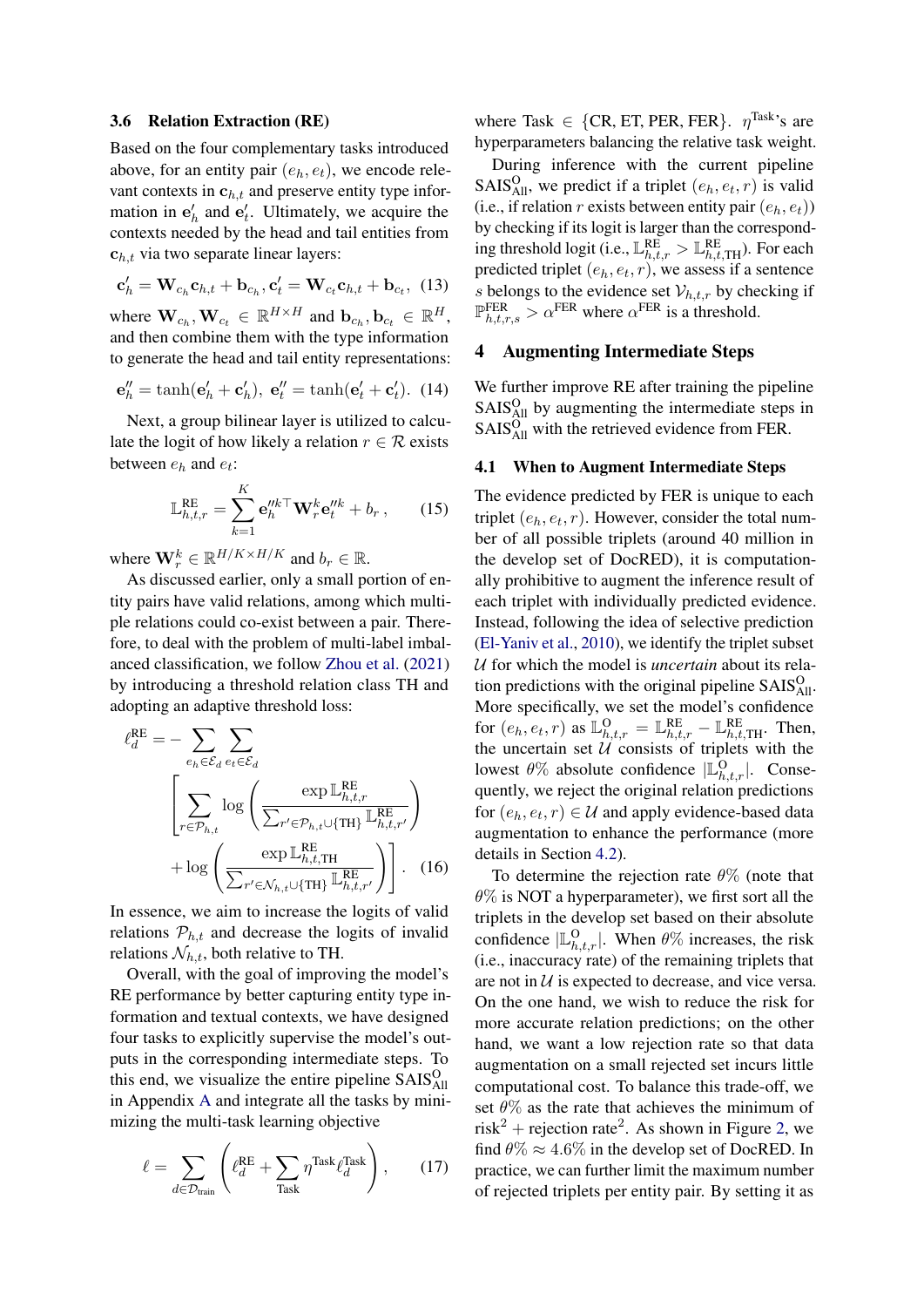<span id="page-5-1"></span>

Figure 2: Trade-off between risk and rejection rate on the develop set of DocRED.

10 in experiments, we reduce the size of  $U$  to only 1.5% of all the triplets in the DocRED develop set.

#### <span id="page-5-0"></span>4.2 How to Augment Intermediate Steps

Consider a triplet  $(e_h, e_t, r) \in \mathcal{U}$ . We first assume its validity and calculate the probability  $\mathbb{P}_{h,t,r,s}^{FER}$  of a sentence s being part of  $V_{h,t,r}$  based on Section [3.5.](#page-3-0) Then in a similar way to how  $\mathbb{L}_{h,t,r}^{\Omega}$  is generated with  $SAIS<sub>All</sub><sup>O</sup>$ , we design two types of evidencebased data augmentation as follows:

- Pseudo Document-based (SAIS<sup>D</sup><sub>All</sub>): Construct a pseudo document using sentences with  $\mathbb{P}_{h,t,r,s}^{\text{FER}} > \alpha^{\text{FER}}$  and feed it into the original pipeline to get the confidence  $\mathbb{L}_{h,t,r}^{\text{D}}$ .
- Attention Mask-based  $(SAIS_{All}^M)$ : Formulate a mask  $\mathbf{P}_{h,t,r}^{\text{FER}} \in \mathbb{R}^{N_d}$  based on  $\mathbb{P}_{h,t,r,s}^{\text{FER}}$  and modify the context embedding to  $c_{h,t}$  =  $H^{\top} \frac{A_h \otimes A_t \otimes P_{h,t,r}^{\text{FER}}}{\mathbf{1}^{\top} (A_h \otimes A_t \otimes P_{h,t,r}^{\text{FER}})}$ . Maintain the rest of

the pipeline and get the confidence  $\mathbb{L}_{h,t,r}^M$ .

Following [Xie et al.](#page-10-13) [\(2022\)](#page-10-13), we ensemble  $\mathbb{L}_{h,t,r}^{\text{D}}$ ,  $\mathbb{L}_{h,t,r}^{\mathbf{M}}$ , and the original confidence  $\mathbb{L}_{h,t,r}^{\mathbf{O}}$  with a blending parameter  $\tau_r \in \mathbb{R}$  [\(Wolpert,](#page-9-21) [1992\)](#page-9-21) for each relation  $r \in \mathcal{R}$  as

$$
\mathbb{P}_{h,t,r}^{\mathbf{B}} = \sigma(\mathbb{L}_{h,t,r}^{\mathbf{B}})
$$
  
=  $\sigma(\mathbb{L}_{h,t,r}^{\mathbf{O}} + \mathbb{L}_{h,t,r}^{\mathbf{D}} + \mathbb{L}_{h,t,r}^{\mathbf{M}} - \tau_r).$  (18)

These parameters are trained by minimizing the binary cross-entropy loss on  $U$  of the develop set:

$$
\ell^{B} = - \sum_{(e_h, e_t, r) \in \mathcal{U}} (y_{h,t,r}^{RE} \log \mathbb{P}_{h,t,r}^{B} + (1 - y_{h,t,r}^{RE}) \log(1 - \mathbb{P}_{h,t,r}^{B})), \quad (19)
$$

where  $y_{h,t,r}^{RE} = 1$  if  $(e_h, e_t, r)$  is valid, and 0 otherwise. When making relation predictions for

 $(e_h, e_t, r) \in \mathcal{U}$ , we check whether its blended confidence is positive (i.e.,  $\mathbb{L}_{h,t,r}^{\mathbf{B}} > 0$ ).

In this way, we improve the RE performance when the model is uncertain about its original predictions and save the computational cost when the model is confident. The overall steps for evidencebased data augmentation and ensemble inference SAIS<sup>B</sup><sub>All</sub> are summarized in Appendix [B.](#page-12-0) These steps are executed only after the training of SAIS<sup>O</sup><sub>All</sub> and, therefore, adds negligible computational cost.

#### <span id="page-5-2"></span>5 Experiments

### 5.1 Experiment Setup

We evaluate the proposed SAIS method on the following three document-level RE benchmarks. DocRED [\(Yao et al.,](#page-10-3) [2019\)](#page-10-3) is a large-scale crowdsourced dataset based on Wikipedia articles. It consists of 97 relation types, seven entity types, and 5,053 documents in total, where each document has 19.5 entities on average. CDR [\(Li et al.,](#page-9-2) [2016\)](#page-9-2) and GDA [\(Wu et al.,](#page-9-3) [2019\)](#page-9-3) are two biomedical datasets where CDR studies the binary interactions between disease and chemical concepts with 1,500 documents and GDA studies the binary relationships between gene and disease with 30,192 documents. We follow [Christopoulou et al.](#page-8-5) [\(2019\)](#page-8-5) for splitting the train and develop sets.

We run our experiments on one Tesla A6000 GPU and carry out five trials with different seeds to report the mean and one standard error. Based on Huggingface [\(Wolf et al.,](#page-9-22) [2019\)](#page-9-22), we apply cased BERT-base [\(Devlin et al.,](#page-8-4) [2019\)](#page-8-4) and RoBERTalarge [\(Liu et al.,](#page-9-15) [2019\)](#page-9-15) for DocRED and cased SciBERT [\(Beltagy et al.,](#page-8-6) [2019\)](#page-8-6) for CDR and GDA. The embedding dimension  $H$  of BERT or SciBERT is 768, and that of RoBERTa is 1,024. The number of groups  $K$  in all group bilinear layers is 64.

For the general hyperparameters of language models, we follow the setting in [\(Zhou et al.,](#page-10-5) [2021\)](#page-10-5). The learning rate for fine-tuning BERT is 5e−5, that for fine-tuning RoBERTa or SciBERT is 2e−5, and that for training the other parameters is 1e−4. All the trials are optimized by AdamW [\(Loshchilov](#page-9-23) [and Hutter,](#page-9-23) [2019\)](#page-9-23) for 20 epochs with early stopping and a linearly decaying scheduler [\(Goyal et al.,](#page-9-24) [2017\)](#page-9-24) whose warm-up ratio  $= 6\%$ . Each batch contains 4 documents and the gradients of model parameters are clipped to a maximum norm of 1.

For the unique hyperparameters of our method, we choose 2 from  $\{1, 1.5, 2\}$  for the focal hyperparameters  $\gamma^{\text{CR}}$  and  $\gamma^{\text{PER}}$  based on the develop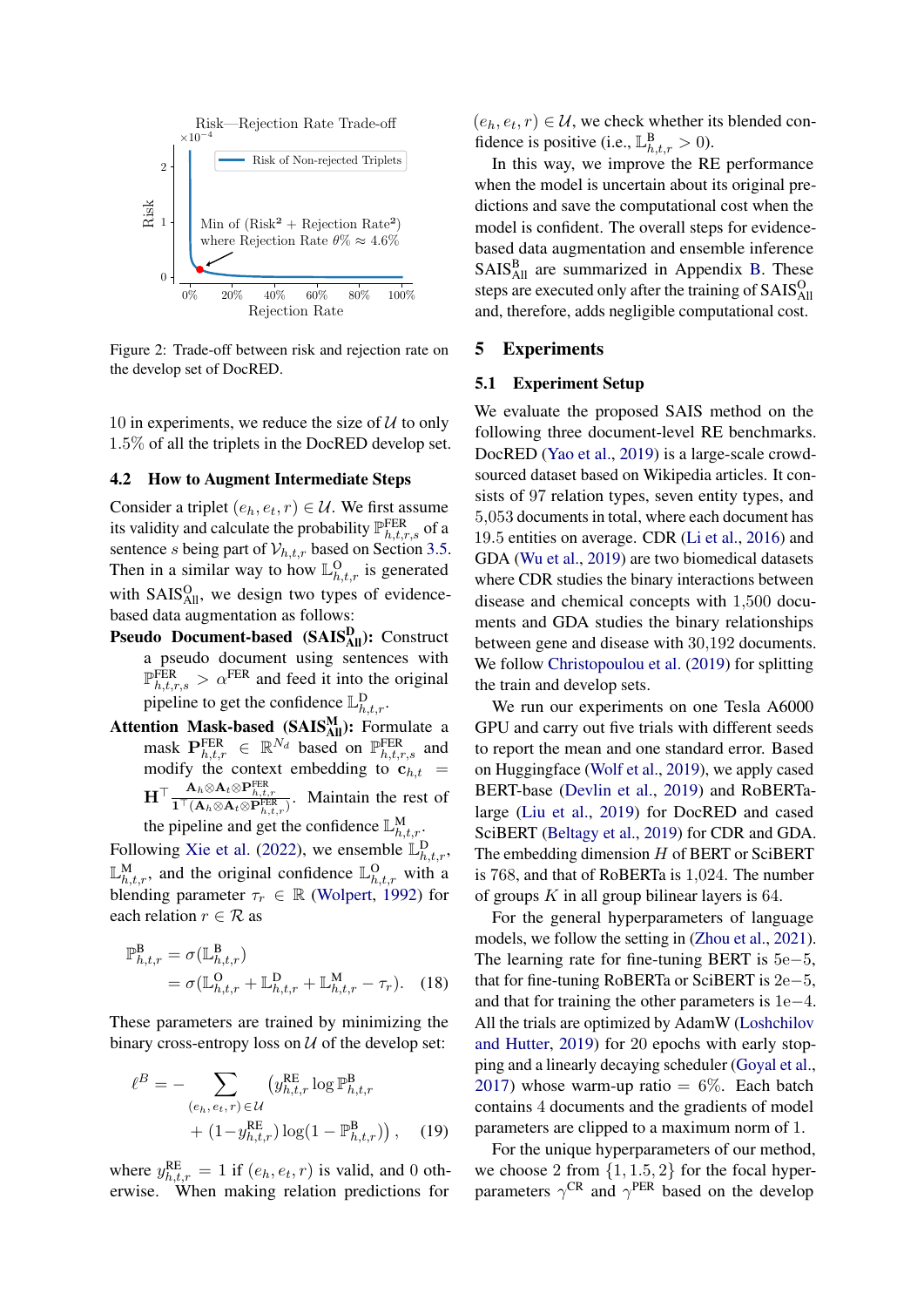<span id="page-6-0"></span>

|                                                       |                | <b>DocRED</b> Test                                                 |          |             |       |                          |
|-------------------------------------------------------|----------------|--------------------------------------------------------------------|----------|-------------|-------|--------------------------|
| Model                                                 |                | Relation                                                           | Evidence | Relation    |       | Evidence                 |
|                                                       | Ign F1         | F1                                                                 | F1       | $I$ gn $F1$ | F1    | F1                       |
| HeterGSAN-BERT <sub>hase</sub> (Xu et al., 2021d)     | 58.13          | 60.18                                                              |          | 57.12       | 59.45 | $\overline{a}$           |
| $GAIN-BERT_{base}$ (Zeng et al., 2020)                | 59.14          | 61.22                                                              |          | 59.00       | 61.24 | $\overline{\phantom{0}}$ |
| DRN-BERT <sub>base</sub> (Xu et al., 2021c)           | 59.33          | 61.39                                                              |          | 59.15       | 61.37 | $\overline{\phantom{0}}$ |
| $SIRE-BERT_{base}$ (Zeng et al., 2021)                | 59.82          | 61.60                                                              | ÷.       | 60.18       | 62.05 | $\blacksquare$           |
| $BERT_{base}$ (Wang et al., 2019)                     |                | 54.16                                                              |          |             | 53.20 |                          |
| E2GRE-BERT <sub>hase</sub> (Huang et al., 2020)       | 55.22          | 58.72                                                              | 47.14    |             |       |                          |
| $SSAN-BERT_{base}$ (Xu et al., 2021a)                 | 57.03          | 59.19                                                              |          | 56.06       | 58.41 |                          |
| $ATLOP-BERTbase$ (Zhou et al., 2021)                  | 59.22          | 61.09                                                              |          | 59.31       | 61.30 |                          |
| DocuNet-BERT <sub>hase</sub> (Zhang et al., 2021)     | 59.86          | 61.83                                                              |          | 59.93       | 61.86 |                          |
| Eider-BERT <sub>base</sub> (Xie et al., 2022)         | 60.51          | 62.48                                                              | 50.71    | 60.42       | 62.47 | 51.27                    |
| $SAISA11B-BERTbase (Ours)$                            |                | $59.98 \pm 0.13$ 62.96 $\pm$ 0.11 53.70 $\pm$ 0.21 60.96           |          |             | 62.77 | 52.88                    |
| RoBERTalarge (Ye et al., 2020)                        | 57.19          | 59.40                                                              |          | 57.74       | 60.06 |                          |
| SSAN-RoBERTa <sub>large</sub> (Xu et al., 2021a)      | 60.25          | 62.08                                                              |          | 59.47       | 61.42 | $\blacksquare$           |
| E2GRE-RoBERTalarge (Huang et al., 2020)               | $\blacksquare$ |                                                                    |          | 60.30       | 62.50 | 50.50                    |
| ATLOP-RoBERTa <sub>large</sub> (Zhou et al., 2021)    | 61.32          | 63.18                                                              |          | 61.39       | 63.40 | $\overline{\phantom{0}}$ |
| DocuNet-RoBERTa <sub>large</sub> (Zhang et al., 2021) | 62.23          | 64.12                                                              |          | 62.39       | 64.55 | $\blacksquare$           |
| Eider-RoBERTalarge (Xie et al., 2022)                 | 62.34          | 64.27                                                              | 52.54    | 62.85       | 64.79 | 53.01                    |
| $SAlSA11B-ROBERTalarge (Ours)$                        |                | $62.23 \pm 0.15$ $65.17 \pm 0.08$ $55.84 \pm 0.23$ $63.44$ $65.11$ |          |             |       | 55.67                    |

Table 1: RE and ER results (%) on DocRED. Ign F1 refers to the F1 score excluding the relation instances mentioned in the train set. Baselines using  $BERT_{base}$  are separated into the graph-based (upper) and transformer-based (lower) groups. We report the test scores from the official scoreboard and the baseline scores from the correspond-ing papers. SAIS<sup>B</sup><sub>All</sub> achieves state-of-the-art performance on both RE and ER. Full details in Appendix [C.](#page-13-0)

set. We also follow [Xie et al.](#page-10-13) [\(2022\)](#page-10-13) for setting the FER prediction threshold  $\alpha$ <sup>FER</sup> as 0.5 and all the relative task weights  $\eta^{\text{Task}}$  for Task  $\in$  ${CR, ET, PER, FER}$  as 0.1.

### 5.2 Quantitative Evaluation

Besides RE, DocRED also suggests to predict the supporting evidence for each relation instance. Therefore, we apply  $S A I S<sub>All</sub><sup>B</sup>$  to both RE and ER. We report the results of  $SAIS<sub>All</sub><sup>B</sup>$  as well as existing graph-based and transformer-based baselines in Table  $1<sup>2</sup>$  $1<sup>2</sup>$  $1<sup>2</sup>$  $1<sup>2</sup>$  (full details in Appendix [C\)](#page-13-0). Generally, thanks to PLMs' strength in modeling long-range dependencies, transformer-based methods perform better on RE than graph-based methods. Moreover, most earlier approaches are not capable of ER despite the interpretability ER adds to the predictions. In contrast, our  $S A I S_{\text{All}}^{\text{B}}$  method not only establishes a new state-of-the-art result on RE, but also outperforms the runner-up significantly on ER.

Since neither CDR nor GDA annotates evidence sentences, we apply  $SAIS_{RE+CR+ET}^{O}$  here. It is

trained with RE, CR, and ET and infers without data augmentation. As shown in Table [2](#page-7-0) (full details in Appendix [C\)](#page-13-0), our method improves the prior best RE F1 scores by 2.7% and 1.8% absolutely on CDR and GDA, respectively. It indicates that our proposed method can still improve upon the baselines even if only part of the four complementary tasks are annotated and operational.

### 5.3 Ablation Study

To investigate the effectiveness of each of the four complementary tasks proposed in Section [3,](#page-2-2) we carry out an extensive ablation study on the DocRED develop set by training SAIS with all possible combinations of those tasks. As shown in Table [3,](#page-7-1) without any complementary tasks, the RE performance of SAIS is comparable to ATLOP [\(Zhou et al.,](#page-10-5) [2021\)](#page-10-5) due to similar neural architectures. When only one complementary task is allowed, PER is the most effective single task, followed by ET. Although FER is functionally analogous to PER, since FER only involves the small subset of entity pairs with valid relations, the performance gain brought by FER alone is limited. When

<span id="page-6-1"></span><sup>&</sup>lt;sup>2</sup> For a fair comparison, we report the scores of SSAN [\(Xu](#page-10-11) [et al.,](#page-10-11) [2021a\)](#page-10-11) without being pretrained on an extra dataset.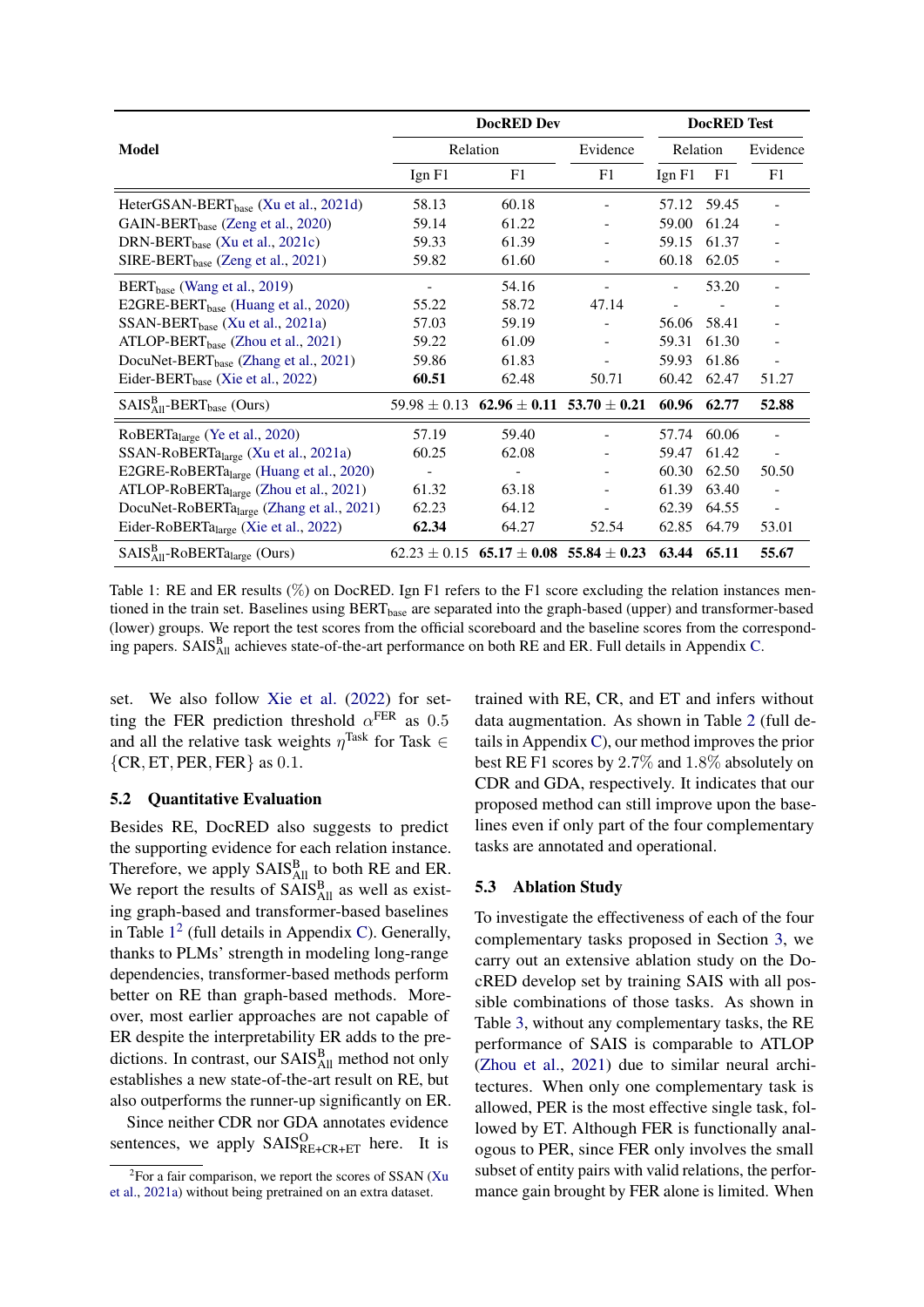<span id="page-7-0"></span>

| Model                                 | <b>CDR</b> | GDA                           |
|---------------------------------------|------------|-------------------------------|
| LSR (Nan et al., $2020$ )             | 64.8       | 82.2                          |
| SciBERT (Beltagy et al., 2019)        | 65.1       | 82.5                          |
| DHG (Zhang et al., 2020)              | 65.9       | 83.1                          |
| SSAN-SciBERT (Xu et al., 2021a)       | 68.7       | 83.7                          |
| ATLOP-SciBERT (Zhou et al., 2021)     | 69.4       | 83.9                          |
| SIRE-BioBERT (Zeng et al., 2021)      | 70.8       | 84.7                          |
| DocuNet-SciBERT (Zhang et al., 2021)  | 76.3       | 85.3                          |
| $SAIS_{RE+CR+ET}^{O}$ -SciBERT (Ours) |            | $79.0 \pm 0.8$ 87.1 $\pm$ 0.3 |
| $SAIS^O_{RE+ET}$ -SciBERT             |            | $75.9 \pm 0.986.1 \pm 0.5$    |
| $SAIS_{R E+CR}^{O}$ -SciBERT          |            | $74.5 + 0.4$ $85.4 + 0.2$     |
| $SAIS_{\rm{PE}}^{\rm{O}}$ -SciBERT    |            | $72.8 + 0.6$ $84.5 + 0.3$     |

Table 2: RE F1 results (%) on the CDR and GDA test sets. The baseline scores are from the corresponding papers.  $SAIS_{RE+CR+ET}^O$  scores the highest on both datasets. Full details in Appendix [C.](#page-13-0)

two tasks are used jointly, the pair of PER and ET, which combines textual contexts and entity type information, delivers the most significant improvement. The pair of PER and FER also performs well, which reflects the finding in [\(Peng et al.,](#page-9-1) [2020\)](#page-9-1) that context is the most important source of information. The version with all tasks except CR sees the least drop in F1, indicating that CR's supervision signals on capturing contexts can be covered in part by PER and FER. Last but not least, the SAIS pipeline with all four complementary tasks achieves the highest F1 score. Similar trends are also recognized on CDR and GDA in Table [2,](#page-7-0) where SAIS trained with both CR and ET (besides RE) scores higher than its single-task counterpart.

Moreover, as compared to the original pipeline SAIS<sup>O</sup><sub>All</sub>, pseudo document-based data augmentation  $SAIS<sub>All</sub><sup>D</sup>$  acts as a hard filter by directly removing predicted non-evidence sentences, while attention mask-based data augmentation  $S A I S_{All}^{M}$ distills the context more softly. Therefore, we ob-serve in Table [4](#page-7-2) that SAIS<sup>D</sup><sub>All</sub> earns a higher precision, whereas  $S A I S_{\text{All}}^{\text{M}}$  attains a higher recall. By ensembling  $SAIS_{All}^O$ ,  $SAIS_{All}^D$ , and  $SAIS_{All}^M$ , we improve the RE F1 score by 0.57% absolutely on the DocRED develop set.

#### 5.4 Qualitative Analysis

To obtain a more insightful understanding of how textual contexts and entity type information help with RE, we present a case study in Figure [3](#page-8-7) (a). Here,  $SAIS_{RE+ET}^{O}$  is trained with the task (i.e., ET) related to entity type information while  $SALS_{RE+CR+PER+FER}^{O}$  is trained with the tasks (i.e., CR, PER, and FER) related to textual contexts.

<span id="page-7-1"></span>

| CR | EТ | PER | FER | RE           | F1               |
|----|----|-----|-----|--------------|------------------|
|    |    |     |     |              | $61.18 \pm 0.09$ |
|    |    |     |     |              | $61.41 \pm 0.11$ |
|    |    |     |     | ✓            | $61.52 \pm 0.10$ |
|    |    |     |     | ✓            | $61.68 \pm 0.04$ |
|    |    |     |     |              | $61.44 \pm 0.07$ |
|    |    |     |     | ✓            | $61.65 \pm 0.12$ |
|    |    |     |     | ✓            | $61.79 \pm 0.08$ |
|    |    |     |     | ✓            | $61.64 \pm 0.10$ |
|    |    |     |     | ✓            | $61.88 \pm 0.05$ |
|    |    |     |     | $\checkmark$ | $61.81 \pm 0.04$ |
|    |    |     |     |              | $61.85 \pm 0.10$ |
|    |    |     |     |              | $62.13 \pm 0.04$ |
|    |    |     |     |              | $62.06 \pm 0.09$ |
|    |    |     |     |              | $61.91 \pm 0.06$ |
|    |    |     |     |              | $61.98 \pm 0.05$ |
|    |    |     |     |              | $62.39 \pm 0.08$ |

Table 3: Ablation study  $(\%)$  using SAIS<sup>O</sup>-BERT<sub>base</sub> to assess the effectiveness of the four complementary tasks (i.e., CR, ET, PER, and FER) for RE based on the DocRED develop set.

<span id="page-7-2"></span>

|  | $S A I SAllO$ $S A I SAllD$ $S A I SAllM$ Precision Recall |             | - F1  |
|--|------------------------------------------------------------|-------------|-------|
|  | 66.58                                                      | 58.70       | 62.39 |
|  | 73.21                                                      | 45.59 56.19 |       |
|  | 53.14                                                      | 67.49 59.46 |       |
|  | 71.14                                                      | 54.35 61.62 |       |
|  | 61.61                                                      | 62.90       | 62.25 |
|  | 67.76                                                      | 58.79       | 62.96 |

Table 4: Ablation study  $(\%)$  using BERT<sub>base</sub> to assess the effectiveness of data augmentation (i.e., original  $(SAIS<sub>All</sub><sup>O</sup>)$ , pseudo document-based  $(SAIS<sub>All</sub><sup>D</sup>)$ , and attention mask-based  $(SAIS_{All}^M)$ ) for RE based on the DocRED develop set.

Compared to  $S A I S<sub>All</sub><sup>O</sup>$ , which is trained with all four complementary tasks, they both exhibit drawbacks qualitatively. In particular,  $S A I S_{RE+ET}^{O}$  can easily infer the relation "*country*" between Entities E and C based on their respective types "*ORG*" and "LOC", whereas SAIS<sup>O</sup>RE+CR+PER+FER may misinterpret Entity E as of type "*PER*" and infer the relation "*citizenship*" wrongly. On the other hand,  $SALS_{RE+CR+PER+FER}^{O}$  can directly predict the relation "*place\_of\_birth*" between Entities A and B by pattern matching, while overemphasizing the type " $LOC$ " of Entity B may cause  $SAIS^O_{RE+ET}$  to deliver the wrong relation prediction "*location*". Last but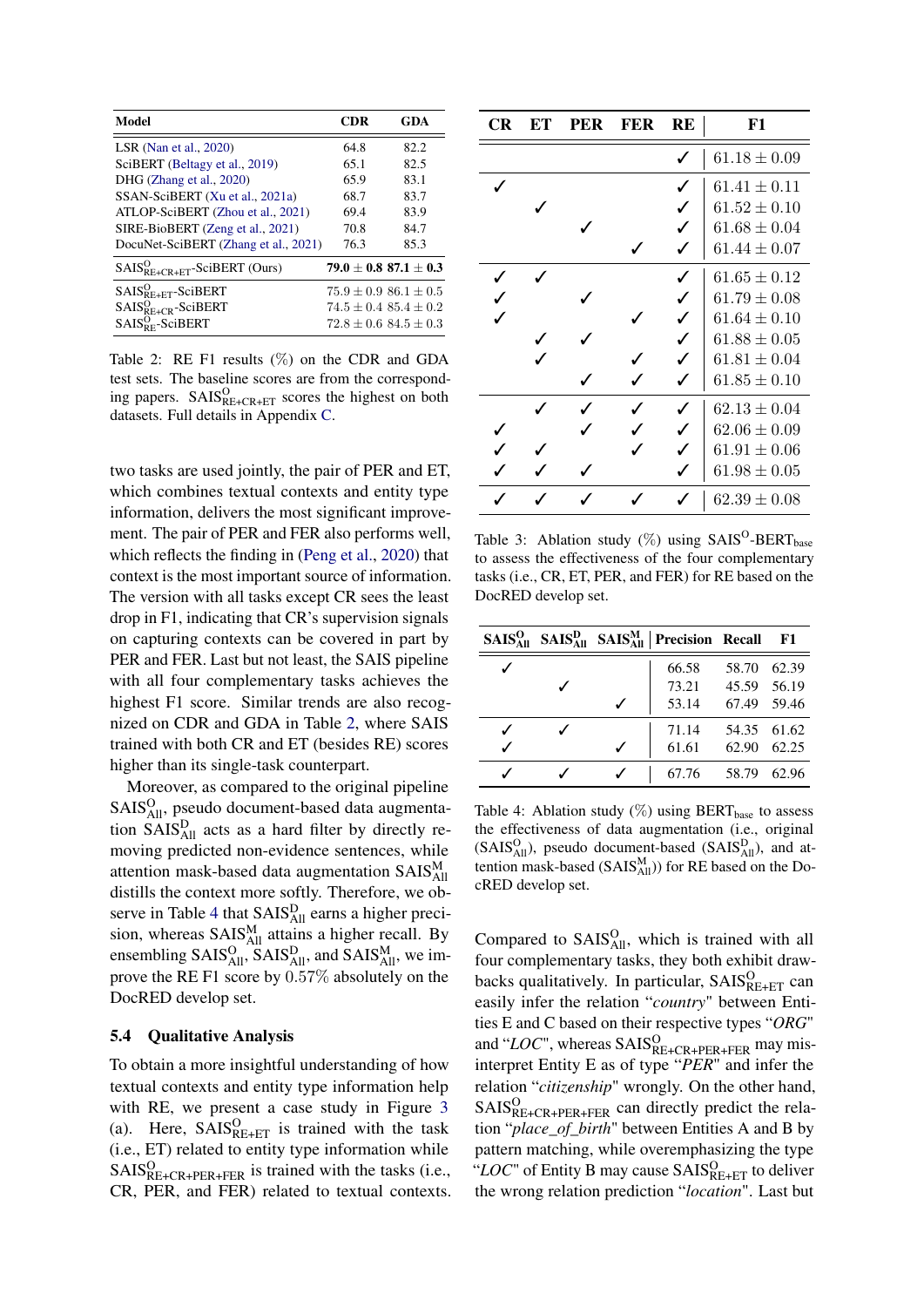<span id="page-8-7"></span>

|  |  | (a) Case Study on the Effectiveness of Textual Contexts and Entity Type Information: |  |  |  |  |
|--|--|--------------------------------------------------------------------------------------|--|--|--|--|
|--|--|--------------------------------------------------------------------------------------|--|--|--|--|

| <b>Document:</b> Eleazar Lipsky                             | Entity A (PER): Eleazar Lipsky, Lipsky     |                                            | Entity B (LOC): <b>Bronx</b>               | Entity C (LOC): United States             |
|-------------------------------------------------------------|--------------------------------------------|--------------------------------------------|--------------------------------------------|-------------------------------------------|
| [0] Eleazar Lipsky  was a  playwright                       | Entity D (MISC): The People Against O'Hara |                                            | Entity E (ORG): Mystery Writers of America |                                           |
| born in Bronx, , United States.                             |                                            |                                            |                                            |                                           |
| [1] He wrote the novels that formed the                     | <b>Entity Pair:</b> $(E, C)$               | <b>Relation:</b> Truth : country           |                                            | $SAIS_{RF+FT}^{O}$<br>: country           |
| basis of two  films, Kiss of Death                          |                                            | $SAISAllO$ : country                       |                                            | $SAIS_{RE+CR+PER+FER}^{O}$ : citizenship  |
| and The People Against O'Hara                               | <b>Entity Pair:</b> $(A, B)$               | <b>Relation:</b> Truth : place of birth    |                                            | $SAIS_{RE+ET}^{O}$<br>: location          |
| [3] Lipsky, $\dots$ , was an assistant district             |                                            | $SAISAllO$ : place_of_birth                |                                            | $SAIS^O_{RE+CR+PER+FER}$ : place_of_birth |
| attorney  and served as legal counsel to                    | <b>Entity Pair:</b> $(D, C)$               | <b>Relation:</b> Truth : country_of_origin |                                            | $SAIS_{RF+FT}^{O}$<br>no relation         |
| the Mystery Writers of America.                             |                                            |                                            | $SAISAllO$ : country_of_origin             | $SAIS^O_{RE+CR+PER+FER}$ : no_relation    |
| (b) Case Study on the Difference between FER and PER:       |                                            |                                            |                                            |                                           |
| <b>Document:</b> Carl Buchheister                           | Entity A (PER): Carl Buchheister           |                                            | Entity B (LOC): Hanover, Hanover           |                                           |
| [0] Carl Buchheister  was a German<br>constructivist artist | <b>Entity Pair:</b> $(A, B)$               | <b>Relation</b> : place_of_birth           |                                            |                                           |
| [1] which he began in 1925.                                 |                                            | <b>Evidence:</b> Truth: $[0, 2]$           | FER: [0, 2]                                | PER: $[0, 1, 2, 6]$                       |
| [2] He was born in <b>Hanover</b> , Germany.                | <b>Entity Pair:</b> $(A, B)$               | <b>Relation:</b> place_of_death            |                                            |                                           |
| [6] He died in <b>Hanover</b> in 1964.                      |                                            | Evidence: Truth: $[0, 6]$                  | FER: [0, 6]                                | PER: $[0, 1, 2, 6]$                       |

Figure 3: (a) Case study on the effectiveness of textual contexts and entity type information based on models' extracted relations from the DocRED develop set. By capturing contexts across sentences and regularizing them with entity type information,  $S A I S<sub>All</sub><sup>O</sup>$  extracts relations of better quality. (b) Case study on the difference between FER and PER based on retrieved evidence from the DocRED develop set. FER considers evidence unique to each relation for better interpretability. Irrelevant sentences are omitted here.

not least, SAIS<sup>O</sup><sub>All</sub> effectively models contexts spanning multiple sentences and regularizes them with entity type information. As a result, it is the only SAIS variant that correctly predicts the relation "*country\_of\_origin*" between Entities D and C.

Furthermore, to examine why SAIS (which uses FER for retrieving evidence) outperforms Eider [\(Xie et al.,](#page-10-13) [2022\)](#page-10-13) (which uses PER) significantly on ER in Table [1,](#page-6-0) we compare the performance of FER and PER based on a case study in Figure [3](#page-8-7) (b). More specifically, PER identifies the same set of evidence for both relations between Entities A and B, among which Sentence 2 describes "*place\_of\_birth*" while Sentence 6 discusses "*place\_of\_death*". In contrast, FER considers an evidence set unique to each relation and outputs more interpretable results.

### 6 Conclusion

In this paper, we propose to explicitly teach the model to capture the major information sources of RE—textual contexts and entity types by Supervising and Augmenting Intermediate Steps (SAIS). Based on a broad spectrum of carefully designed tasks, SAIS extracts relations of enhanced quality due to more effective supervision and retrieves more accurate evidence for improved interpretability. SAIS further boosts the performance with evidence-based data augmentation and ensemble inference while preserving the computational cost by assessing model uncertainty. Experiments on three benchmarks demonstrate the state-of-theart performance of SAIS on both RE and ER.

If given a plain document, we shall utilize existing tools (e.g., spaCy) to get noisy annotations and apply our method afterward. It is also interesting to investigate how other tasks (e.g., named entity recognition) could be incorporated into the multitask learning pipeline of our SAIS method. We plan to explore these extensions in future works.

#### References

- <span id="page-8-0"></span>Nguyen Bach and Sameer Badaskar. 2007. A review of relation extraction. *Literature review for Language and Statistics II*.
- <span id="page-8-6"></span>Iz Beltagy, Kyle Lo, and Arman Cohan. 2019. Scibert: A pretrained language model for scientific text. In *EMNLP*.
- <span id="page-8-3"></span>Rui Cai, Xiaodong Zhang, and Houfeng Wang. 2016. Bidirectional recurrent convolutional neural network for relation classification. In *ACL*.
- <span id="page-8-2"></span>Mary Elaine Califf and Raymond J. Mooney. 1999. Relational learning of pattern-match rules for information extraction. In *AAAI*.
- <span id="page-8-1"></span>Qiao Cheng, Juntao Liu, Xiaoye Qu, Jin Zhao, Jiaqing Liang, Zhefeng Wang, Baoxing Huai, Nicholas Jing Yuan, and Yanghua Xiao. 2021. Hacred: A largescale relation extraction dataset toward hard cases in practical applications. In *ACL*.
- <span id="page-8-5"></span>Fenia Christopoulou, Makoto Miwa, and Sophia Ananiadou. 2019. Connecting the dots: Document-level neural relation extraction with edge-oriented graphs. In *EMNLP*.
- <span id="page-8-4"></span>Jacob Devlin, Ming-Wei Chang, Kenton Lee, and Kristina Toutanova. 2019. Bert: Pre-training of deep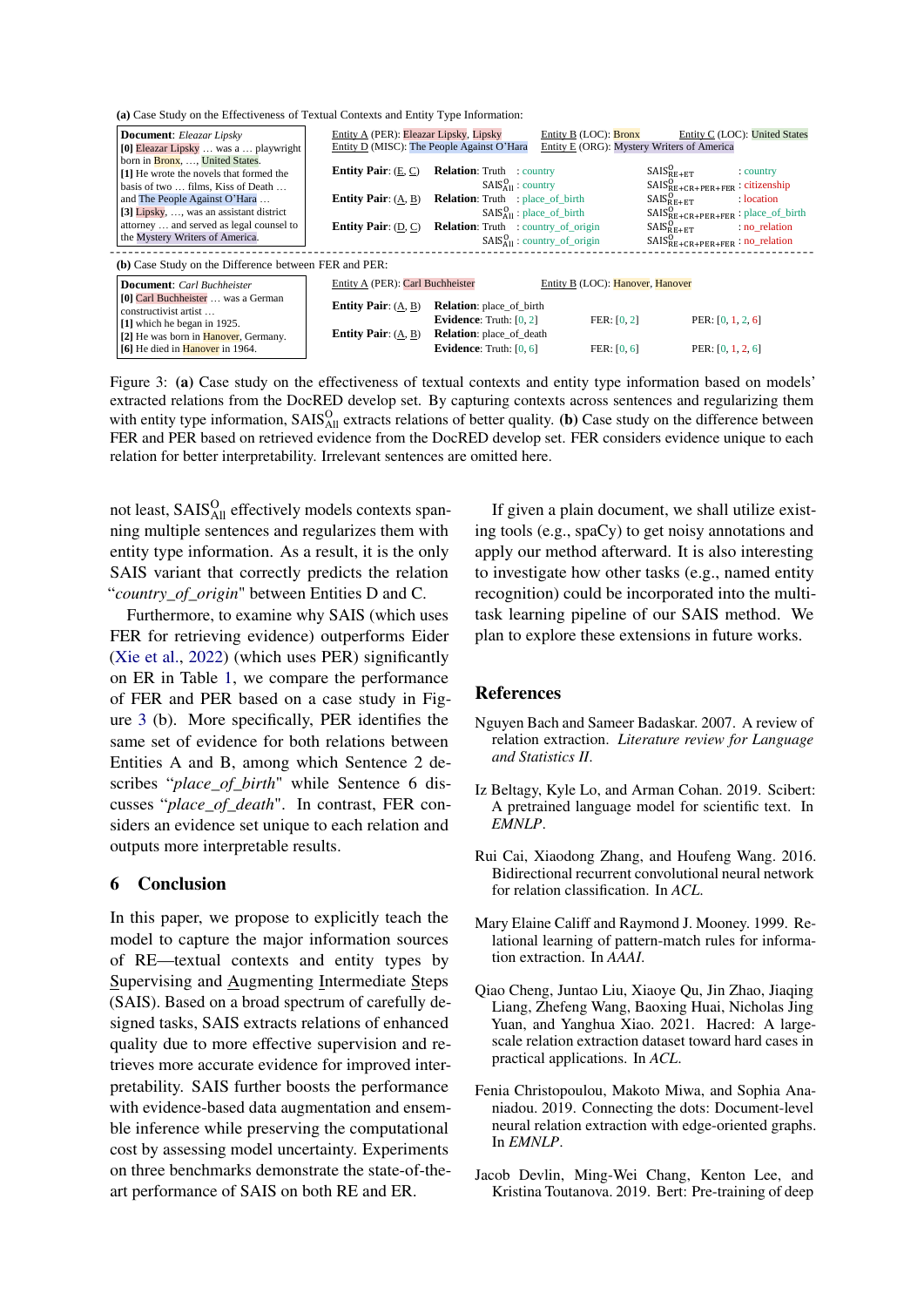bidirectional transformers for language understanding. In *NAACL*.

- <span id="page-9-20"></span>Ran El-Yaniv et al. 2010. On the foundations of noisefree selective classification. *JMLR*.
- <span id="page-9-6"></span>Jun Feng, Minlie Huang, Li Zhao, Yang Yang, and Xiaoyan Zhu. 2018. Reinforcement learning for relation classification from noisy data. In *AAAI*.
- <span id="page-9-24"></span>Priya Goyal, Piotr Dollár, Ross Girshick, Pieter Noordhuis, Lukasz Wesolowski, Aapo Kyrola, Andrew Tulloch, Yangqing Jia, and Kaiming He. 2017. Accurate, large minibatch sgd: Training imagenet in 1 hour. *arXiv preprint arXiv:1706.02677*.
- <span id="page-9-11"></span>Zhijiang Guo, Yan Zhang, and Wei Lu. 2019. Attention guided graph convolutional networks for relation extraction. In *ACL*.
- <span id="page-9-0"></span>Iris Hendrickx, Su Nam Kim, Zornitsa Kozareva, Preslav Nakov, Diarmuid O Séaghdha, Sebastian Padó, Marco Pennacchiotti, Lorenza Romano, and Stan Szpakowicz. 2019. Semeval-2010 task 8: Multi-way classification of semantic relations between pairs of nominals. *arXiv preprint arXiv:1911.10422*.
- <span id="page-9-14"></span>Kevin Huang, Guangtao Wang, Tengyu Ma, and Jing Huang. 2020. Entity and evidence guided relation extraction for docred. *arXiv preprint arXiv:2008.12283*.
- <span id="page-9-19"></span>Robin Jia, Cliff Wong, and Hoifung Poon. 2019. Document-level  $n$ -ary relation extraction with multiscale representation learning. In *NAACL*.
- <span id="page-9-9"></span>Bo Li, Wei Ye, Zhonghao Sheng, Rui Xie, Xiangyu Xi, and Shikun Zhang. 2020. Graph enhanced dual attention network for document-level relation extraction. In *COLING*.
- <span id="page-9-2"></span>Jiao Li, Yueping Sun, Robin J Johnson, Daniela Sciaky, Chih-Hsuan Wei, Robert Leaman, Allan Peter Davis, Carolyn J Mattingly, Thomas C Wiegers, and Zhiyong Lu. 2016. Biocreative v cdr task corpus: a resource for chemical disease relation extraction. *Database*.
- <span id="page-9-18"></span>Tsung-Yi Lin, Priya Goyal, Ross Girshick, Kaiming He, and Piotr Dollár. 2017. Focal loss for dense object detection. In *ICCV*.
- <span id="page-9-16"></span>Yang Liu and Mirella Lapata. 2019. Text summarization with pretrained encoders. In *EMNLP*.
- <span id="page-9-15"></span>Yinhan Liu, Myle Ott, Naman Goyal, Jingfei Du, Mandar Joshi, Danqi Chen, Omer Levy, Mike Lewis, Luke Zettlemoyer, and Veselin Stoyanov. 2019. Roberta: A robustly optimized bert pretraining approach. *arXiv preprint arXiv:1907.11692*.
- <span id="page-9-23"></span>Ilya Loshchilov and Frank Hutter. 2019. Decoupled weight decay regularization. In *ICLR*.
- <span id="page-9-7"></span>Guoshun Nan, Zhijiang Guo, Ivan Sekulić, and Wei Lu. 2020. Reasoning with latent structure refinement for document-level relation extraction. In *ACL*.
- <span id="page-9-26"></span>Dat Quoc Nguyen and Karin Verspoor. 2018. Convolutional neural networks for chemical-disease relation extraction are improved with character-based word embeddings. *BioNLP Workshop*.
- <span id="page-9-4"></span>Sachin Pawar, Girish K Palshikar, and Pushpak Bhattacharyya. 2017. Relation extraction: A survey. *arXiv preprint arXiv:1712.05191*.
- <span id="page-9-1"></span>Hao Peng, Tianyu Gao, Xu Han, Yankai Lin, Peng Li, Zhiyuan Liu, Maosong Sun, and Jie Zhou. 2020. Learning from context or names? an empirical study on neural relation extraction. In *EMNLP*.
- <span id="page-9-5"></span>Meng Qu, Xiang Ren, Yu Zhang, and Jiawei Han. 2018. Weakly-supervised relation extraction by pattern-enhanced embedding learning. In *WWW*.
- <span id="page-9-10"></span>Sunil Kumar Sahu, Fenia Christopoulou, Makoto Miwa, and Sophia Ananiadou. 2019. Inter-sentence relation extraction with document-level graph convolutional neural network. In *ACL*.
- <span id="page-9-13"></span>Hengzhu Tang, Yanan Cao, Zhenyu Zhang, Jiangxia Cao, Fang Fang, Shi Wang, and Pengfei Yin. 2020. Hin: Hierarchical inference network for documentlevel relation extraction. In *PAKDD*.
- <span id="page-9-17"></span>Ashish Vaswani, Noam Shazeer, Niki Parmar, Jakob Uszkoreit, Llion Jones, Aidan N Gomez, Łukasz Kaiser, and Illia Polosukhin. 2017. Attention is all you need. In *NeurIPS*.
- <span id="page-9-27"></span>Petar Veličković, Guillem Cucurull, Arantxa Casanova, Adriana Romero, Pietro Lio, and Yoshua Bengio. 2018. Graph attention networks. In *ICLR*.
- <span id="page-9-25"></span>Patrick Verga, Emma Strubell, and Andrew McCallum. 2018. Simultaneously self-attending to all mentions for full-abstract biological relation extraction. In *NAACL*.
- <span id="page-9-8"></span>Difeng Wang, Wei Hu, Ermei Cao, and Weijian Sun. 2020. Global-to-local neural networks for document-level relation extraction. In *EMNLP*.
- <span id="page-9-12"></span>Hong Wang, Christfried Focke, Rob Sylvester, Nilesh Mishra, and William Wang. 2019. Fine-tune bert for docred with two-step process. *arXiv preprint arXiv:1909.11898*.
- <span id="page-9-22"></span>Thomas Wolf, Lysandre Debut, Victor Sanh, Julien Chaumond, Clement Delangue, Anthony Moi, Pierric Cistac, Tim Rault, Rémi Louf, Morgan Funtowicz, et al. 2019. Huggingface's transformers: State-of-the-art natural language processing. *arXiv preprint arXiv:1910.03771*.
- <span id="page-9-21"></span>David H Wolpert. 1992. Stacked generalization. *Neural networks*.
- <span id="page-9-3"></span>Ye Wu, Ruibang Luo, Henry CM Leung, Hing-Fung Ting, and Tak-Wah Lam. 2019. Renet: A deep learning approach for extracting gene-disease associations from literature. In *RECOMB*.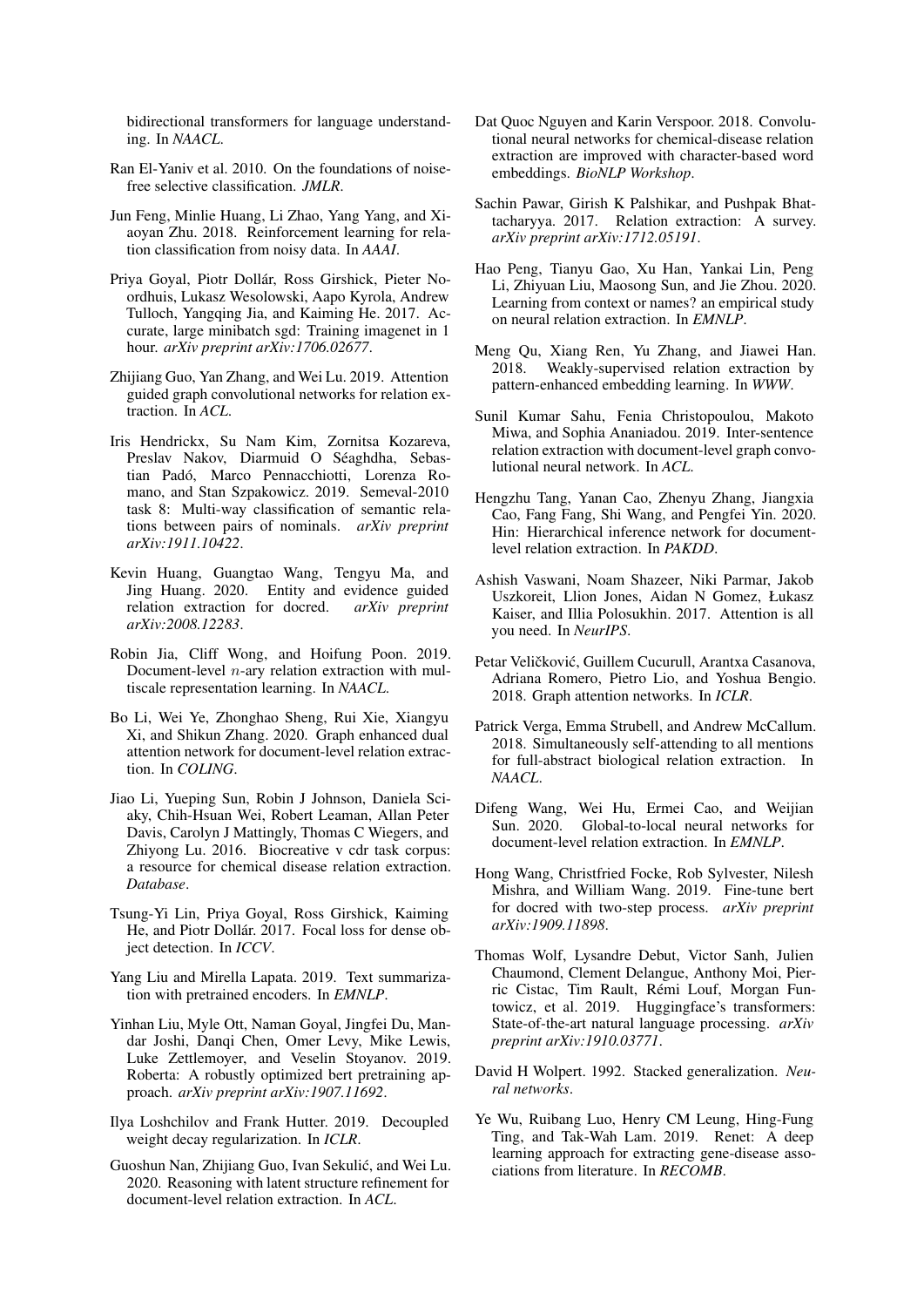- <span id="page-10-13"></span>Yiqing Xie, Jiaming Shen, Sha Li, Yuning Mao, and Jiawei Han. 2022. Eider: Evidence-enhanced document-level relation extraction. In *ACL (Findings)*.
- <span id="page-10-11"></span>Benfeng Xu, Quan Wang, Yajuan Lyu, Yong Zhu, and Zhendong Mao. 2021a. Entity structure within and throughout: Modeling mention dependencies for document-level relation extraction. In *AAAI*.
- <span id="page-10-7"></span>Han Xu, Zhang Zhengyan, Ding Ning, Gu Yuxian, Liu Xiao, Huo Yuqi, Qiu Jiezhong, Zhang Liang, Han Wentao, Huang Minlie, et al. 2021b. Pre-trained models: Past, present and future. *arXiv preprint arXiv:2106.07139*.
- <span id="page-10-9"></span>Wang Xu, Kehai Chen, and Tiejun Zhao. 2021c. Discriminative reasoning for document-level relation extraction. In *ACL*.
- <span id="page-10-10"></span>Wang Xu, Kehai Chen, and Tiejun Zhao. 2021d. Document-level relation extraction with reconstruction. In *AAAI*.
- <span id="page-10-6"></span>Carl Yang, Yuxin Xiao, Yu Zhang, Yizhou Sun, and Jiawei Han. 2020. Heterogeneous network representation learning: A unified framework with survey and benchmark. *IEEE TKDE*.
- <span id="page-10-3"></span>Yuan Yao, Deming Ye, Peng Li, Xu Han, Yankai Lin, Zhenghao Liu, Zhiyuan Liu, Lixin Huang, Jie Zhou, and Maosong Sun. 2019. Docred: A large-scale document-level relation extraction dataset. In *ACL*.
- <span id="page-10-14"></span>Deming Ye, Yankai Lin, Jiaju Du, Zhenghao Liu, Peng Li, Maosong Sun, and Zhiyuan Liu. 2020. Coreferential reasoning learning for language representation. In *EMNLP*.
- <span id="page-10-8"></span>Shuang Zeng, Yuting Wu, and Baobao Chang. 2021. Sire: Separate intra-and inter-sentential reasoning for document-level relation extraction. In *ACL*.
- <span id="page-10-4"></span>Shuang Zeng, Runxin Xu, Baobao Chang, and Lei Li. 2020. Double graph based reasoning for documentlevel relation extraction. In *EMNLP*.
- <span id="page-10-12"></span>Ningyu Zhang, Xiang Chen, Xin Xie, Shumin Deng, Chuanqi Tan, Mosha Chen, Fei Huang, Luo Si, and Huajun Chen. 2021. Document-level relation extraction as semantic segmentation. In *IJCAI*.
- <span id="page-10-1"></span>Ningyu Zhang, Shumin Deng, Zhanlin Sun, Guanying Wang, Xi Chen, Wei Zhang, and Huajun Chen. 2019. Long-tail relation extraction via knowledge graph embeddings and graph convolution networks. In *NAACL*.
- <span id="page-10-0"></span>Yuhao Zhang, Victor Zhong, Danqi Chen, Gabor Angeli, and Christopher D Manning. 2017. Positionaware attention and supervised data improve slot filling. In *EMNLP*.
- <span id="page-10-16"></span>Zhenyu Zhang, Bowen Yu, Xiaobo Shu, Tingwen Liu, Hengzhu Tang, Wang Yubin, and Li Guo. 2020. Document-level relation extraction with dual-tier heterogeneous graph. In *COLING*.
- <span id="page-10-15"></span>Heliang Zheng, Jianlong Fu, Zheng-Jun Zha, and Jiebo Luo. 2019. Learning deep bilinear transformation for fine-grained image representation. In *NeurIPS*.
- <span id="page-10-5"></span>Wenxuan Zhou, Kevin Huang, Tengyu Ma, and Jing Huang. 2021. Document-level relation extraction with adaptive thresholding and localized context pooling. In *AAAI*.
- <span id="page-10-2"></span>Wenxuan Zhou, Hongtao Lin, Bill Yuchen Lin, Ziqi Wang, Junyi Du, Leonardo Neves, and Xiang Ren. 2020. Nero: A neural rule grounding framework for label-efficient relation extraction. In *WWW*.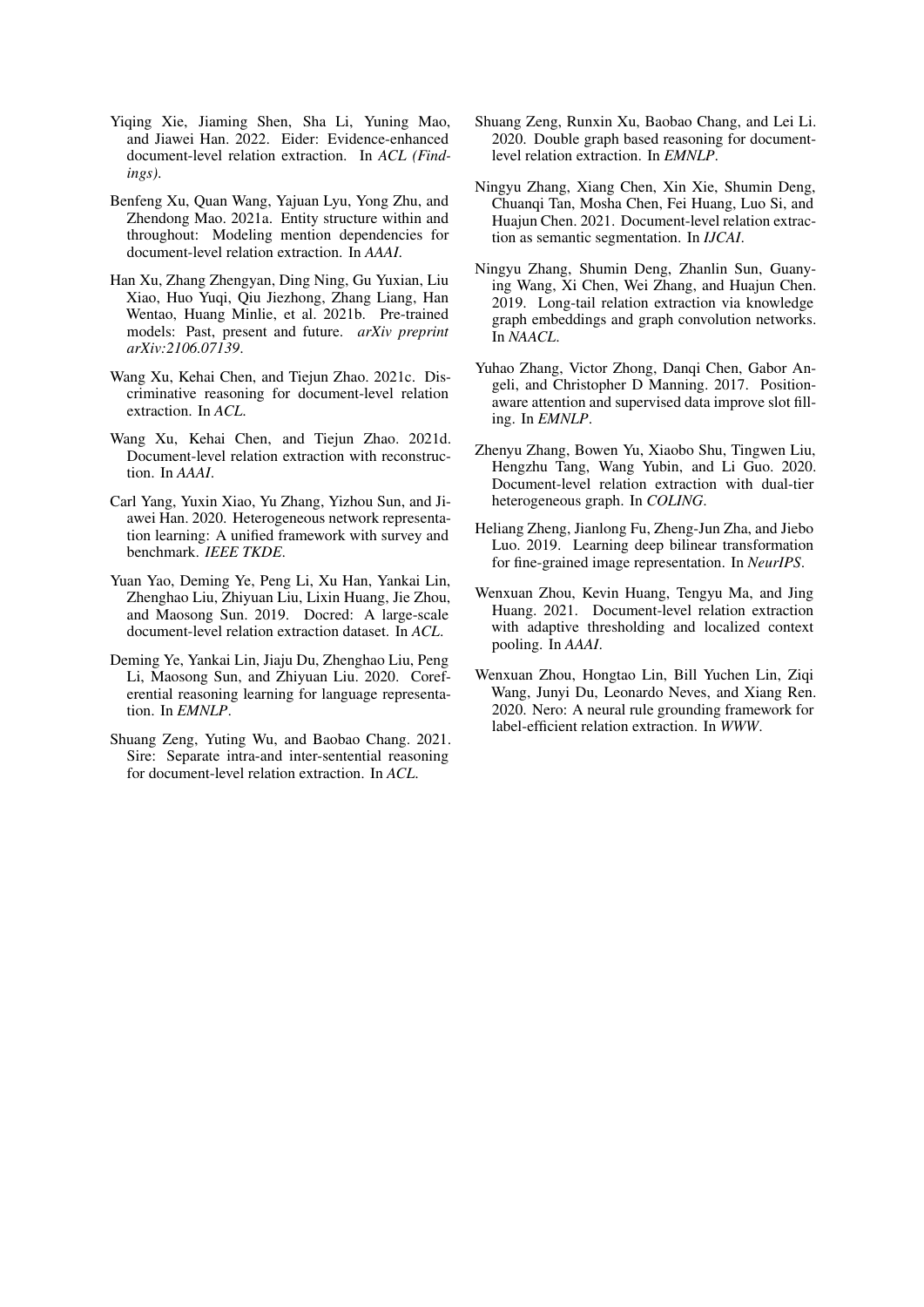## <span id="page-11-0"></span>A Multi-Task Learning Pipeline by Supervising Intermediate Steps (SAIS $_{\rm All}^{\rm O}$ )

To explicitly teach the model to capture relevant contexts and entity type information for RE, we design four tasks to supervise the model's outputs in the corresponding intermediate steps. We illustrate the overall multi-task pipeline  $S A I S<sub>All</sub><sup>O</sup>$  in Figure [4.](#page-11-1)

<span id="page-11-1"></span>

Figure 4: The overall multi-task learning pipeline of the proposed SAIS method  $(SAIS_{All}^O)$ . By explicitly supervising the model's outputs in the intermediate steps via carefully designed tasks, we improve the RE performance.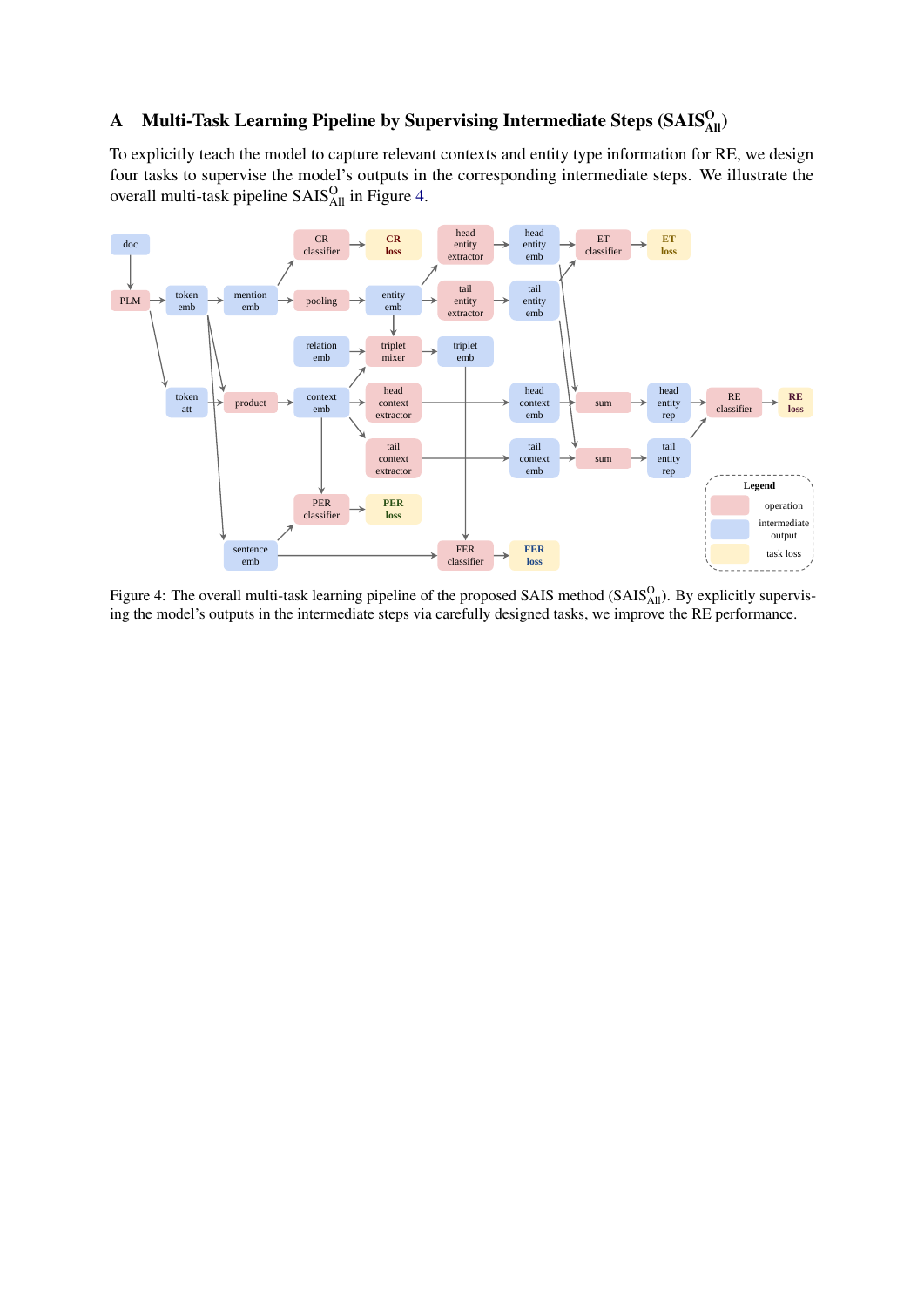# <span id="page-12-0"></span>B Ensemble Inference Algorithm with Evidence-based Data Augmentation (SAIS $_{\rm All}^{\rm B}$ )

After training the multi-task pipeline SAIS<sup>O</sup><sub>All</sub> proposed in Section [3,](#page-2-2) we further boost the model performance by evidence-based data augmentation and ensemble inference as discussed in Section [4.](#page-4-0) The detailed steps are explained in Algorithm [1](#page-12-1) below.

<span id="page-12-1"></span>**Algorithm 1:** Evidence-based Data Augmentation and Ensemble Inference (SAIS $_{\text{All}}^{\text{B}}$ ) **input:** trained pipeline SAIS<sup>O</sup><sub>All</sub> from Section [3,](#page-2-2) FER threshold  $\alpha$ <sup>FER</sup>, develop set  $\mathcal{D}_{dev}$ , test set  $\mathcal{D}_{test}$ for  $\mathcal{D} \in \{ \mathcal{D}_{dev}, \mathcal{D}_{test} \}$  do Original RE Prediction with  $SAIS<sub>All</sub><sup>O</sup>$  (Section [3.6\)](#page-4-1): For  $(e_h, e_t, r) \in \mathcal{D}$ , get  $\mathbb{L}_{h,t,r}^{\Omega}$  from SAIS $_{\text{All}}^{\Omega}$ . Identify the Uncertain Set  $\mathcal{U}$  (Section [4.1\)](#page-4-2): If D is  $\mathcal{D}_{\text{dev}}$ , calculate  $\theta\%$  by minimizing (risk<sup>2</sup> + rejection rate<sup>2</sup>). U contains triplets with the lowest  $\theta\%$  absolute confidence  $|\mathbb{L}_{h,t,r}^{\mathsf{O}}|$ . Predict Evidence Probability for  $(e_h, e_t, r) \in \mathcal{U}$  with SAIS $_{\text{All}}^{\text{O}}$  (Section [3.5\)](#page-3-0): For  $(e_h, e_t, r) \in \mathcal{U}$  and  $s \in \mathcal{S}_d$  in the corresponding document d, get  $\mathbb{P}_{h,t,r,s}^{FER}$  from SAIS $_{\text{All}}^{\text{O}}$ . Pseudo Document-based Data Augmentation SAIS<sup>D</sup><sub>All</sub> (Section [4.2\)](#page-5-0): For  $(e_h, e_t, r) \in U$ , get  $\mathbb{L}_{h,t,r}^D$  by feeding the corresponding pseudo document into SAIS $_{\text{All}}^O$ . Attention Mask-based Data Augmentation  $\text{SAIS}_{\text{All}}^{\text{M}}$  (Section [4.2\)](#page-5-0): For  $(e_h, e_t, r) \in U$ , get  $\mathbb{L}_{h,t,r}^M$  by applying the corresponding attention mask to SAIS $_{\text{All}}^O$ . **Ensemble Inference**  $SAIS<sub>All</sub><sup>B</sup>$  (Section [4.2\)](#page-5-0): If D is  $\mathcal{D}_{dev}$ , train  $\tau_r$  for  $r \in \mathcal{R}$  based on  $\mathbb{L}_{h,t,r}^{\mathcal{D}}, \mathbb{L}_{h,t,r}^{\mathcal{D}}$ , and  $\mathbb{L}_{h,t,r}^{\mathcal{M}}$  for  $(e_h, e_t, r) \in \mathcal{U}$ . For  $(e_h, e_t, r) \in \mathcal{U}$ , get  $\mathbb{L}_{h,t,r}^{\mathbf{B}} = \mathbb{L}_{h,t,r}^{\mathbf{O}} + \mathbb{L}_{h,t,r}^{\mathbf{D}} + \mathbb{L}_{h,t,r}^{\mathbf{M}} - \tau_r$ . Ultimate RE Prediction with  $SAIS<sub>All</sub><sup>B</sup>$  and  $SAIS<sub>All</sub><sup>O</sup>$  (Section [4.2](#page-5-0) and [3.6\)](#page-4-1): For  $(e_h, e_t, r) \in U$ , extract relation r for entity pair  $(e_h, e_t)$  if  $\mathbb{L}_{h,t,r}^B > 0$ . For  $(e_h, e_t, r) \notin \mathcal{U}$ , extract relation r for entity pair  $(e_h, e_t)$  if  $\mathbb{L}_{h,t,r}^O > 0$ . Ultimate ER Prediction with  $SAIS<sub>All</sub><sup>O</sup>$  (Section [3.5\)](#page-3-0): For predicted  $(e_h, e_t, r)$ , retrieve  $s \in S_d$  in the corresponding document d if  $\mathbb{P}_{h,t,r,s}^{FER} > \alpha^{FER}$ . **output:** sets of predicted triplet  $(e_h, e_t, r)$  and corresponding evidence  $V_{h,t,r}$  for  $\mathcal{D}_{dev}$  and  $\mathcal{D}_{test}$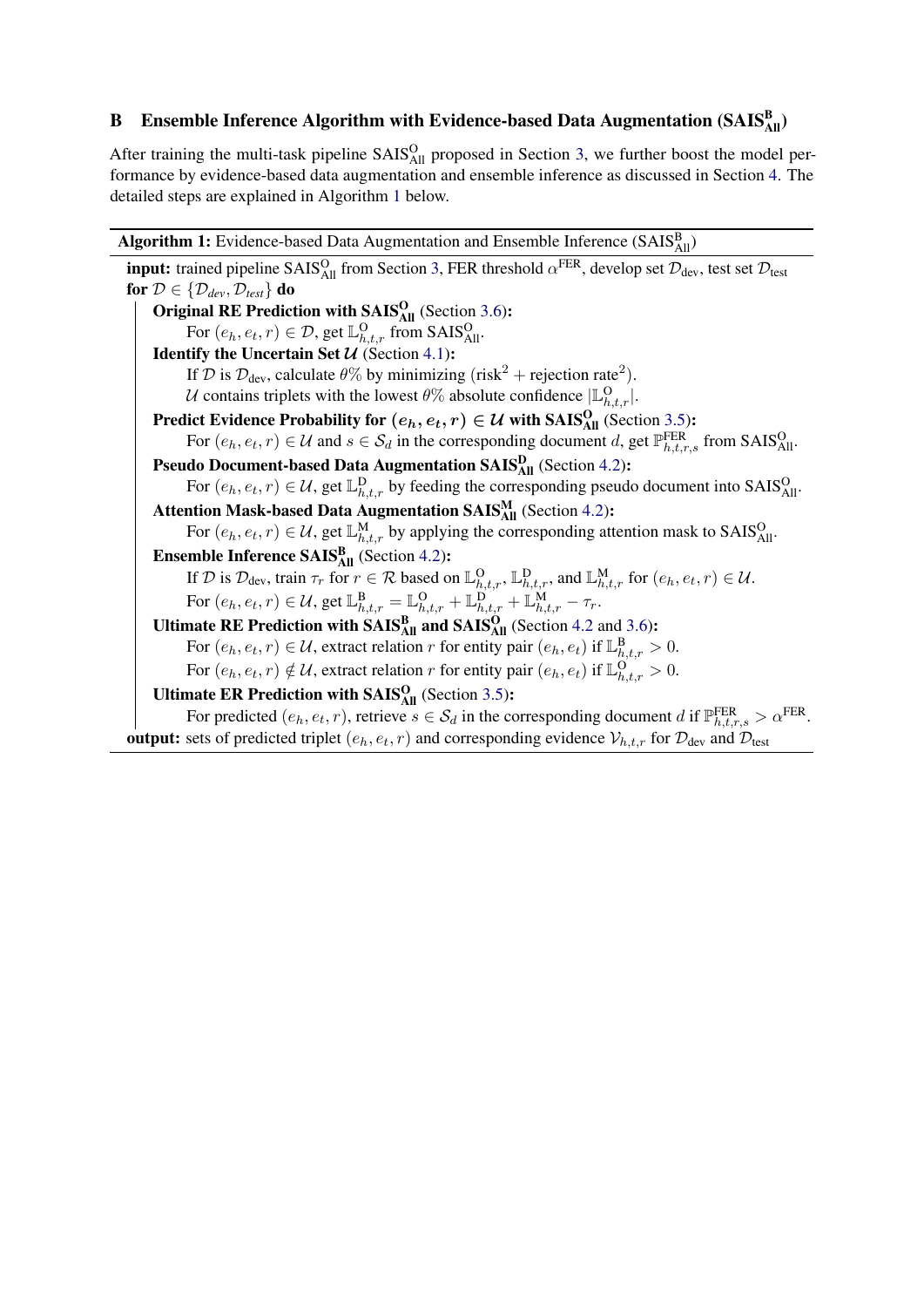## <span id="page-13-0"></span>C Experiment Details

We compare the proposed SAIS method against existing baselines based on three benchmarks: CDR [\(Li](#page-9-2) [et al.,](#page-9-2) [2016\)](#page-9-2) and GDA [\(Wu et al.,](#page-9-3) [2019\)](#page-9-3) in Table [5,](#page-13-1) and DocRED [\(Yao et al.,](#page-10-3) [2019\)](#page-10-3) in Table [6.](#page-14-0) The details are explained in Section [5.](#page-5-2)

In particular, DocRED uses the MIT License, CDR is freely available for the research community, and GDA uses the GNU Affero General Public License. DocRED is constructed from Wikipedia and Wikidata and, therefore, contains information that names people. However, since our research focuses on identifying relations among real-world entities (including public figures) based on a given document, it is impossible to fully anonymize the dataset. We ensure that we only use publicly available information in our experiments. Our use of these datasets is consistent with their intended use. Although our method achieves state-of-the-art performance for RE and ER, using the predicted relations and evidence directly for downstream tasks without manual validation may increase the risk of errors carried forward due to the incorrect predictions. The experiments in this paper focus on English documents from biomedical and general domains, but our proposed framework can be easily extended to documents of other languages.

<span id="page-13-1"></span>

| Model                                | CDR  | GDA                           |
|--------------------------------------|------|-------------------------------|
| BRAN (Verga et al., 2018)            | 62.1 |                               |
| CNN (Nguyen and Verspoor, 2018)      | 62.3 |                               |
| EoG (Christopoulou et al., 2019)     | 63.6 | 81.5                          |
| LSR (Nan et al., 2020)               | 64.8 | 82.2                          |
| SciBERT (Beltagy et al., 2019)       | 65.1 | 82.5                          |
| DHG (Zhang et al., 2020)             | 65.9 | 83.1                          |
| GLRE (Wang et al., 2020)             | 68.5 |                               |
| SSAN-SciBERT (Xu et al., 2021a)      | 68.7 | 83.7                          |
| ATLOP-SciBERT (Zhou et al., 2021)    | 69.4 | 83.9                          |
| SIRE-BioBERT (Zeng et al., 2021)     | 70.8 | 84.7                          |
| DocuNet-SciBERT (Zhang et al., 2021) | 76.3 | 85.3                          |
| $SALS_{RE+CR+ET}^O$ -SciBERT (Ours)  |      | $79.0 \pm 0.8$ 87.1 $\pm$ 0.3 |
| $SAIS_{RE+ET}^{O}$ -SciBERT          |      | $75.9 \pm 0.9$ 86.1 $\pm 0.5$ |
| $SALS_{R E+CR}^O$ -SciBERT           |      | $74.5 \pm 0.4$ $85.4 \pm 0.2$ |
| $SAIS_{RF}^{O}$ -SciBERT             |      | $72.8 \pm 0.6$ $84.5 \pm 0.3$ |

Table 5: RE F1 results (%) on the CDR and GDA test sets. We report the baseline performances from the corresponding papers.  $SALS_{RE+CR+ET}^O$  using three training tasks (i.e., RE, CR, and ET) scores the highest on both datasets and better than its variants with fewer training tasks.